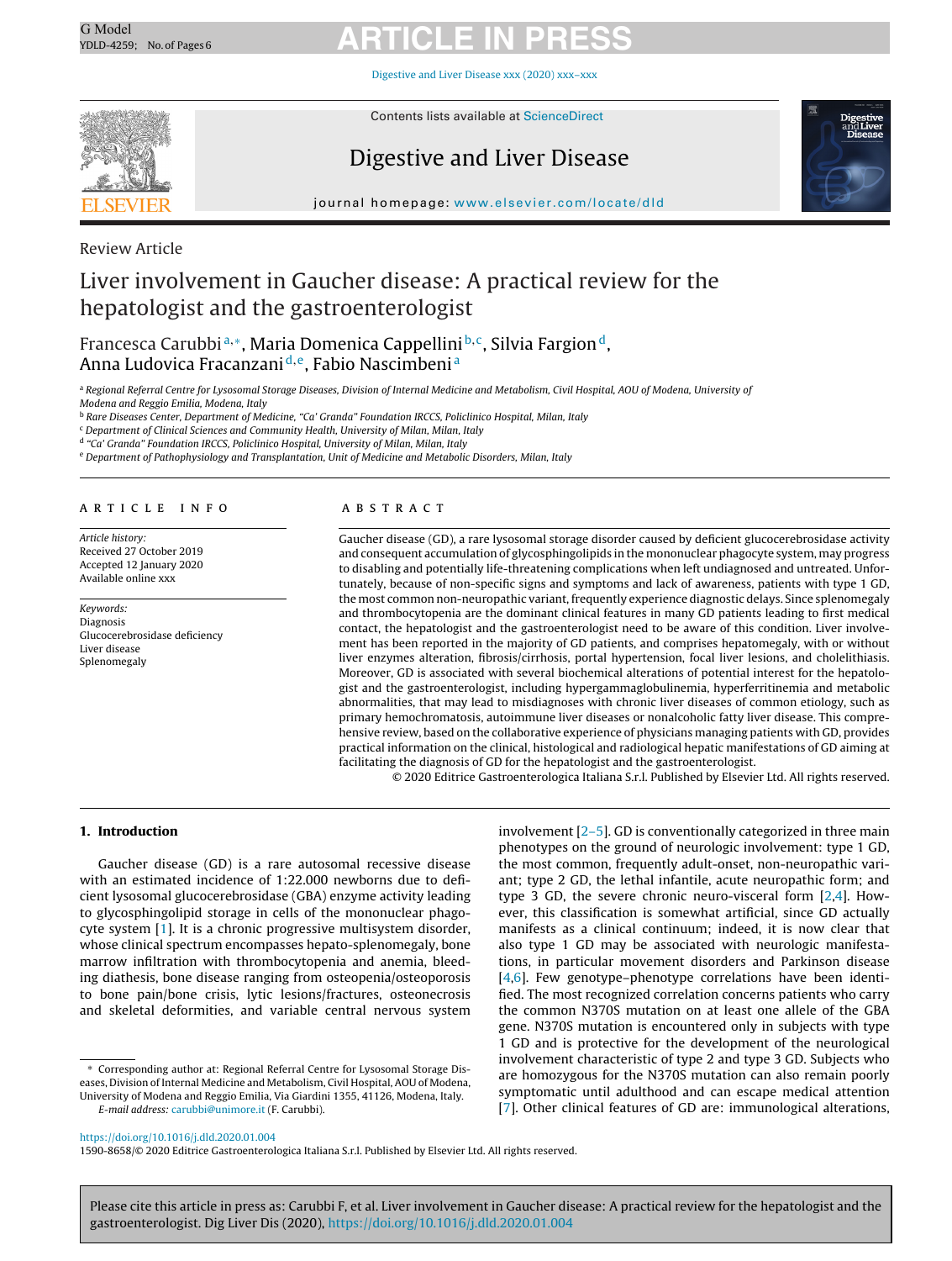2 F. Carubbi et al. / Digestive and Liver Disease xxx (2020) xxx–xxx

including polyclonal and monoclonal gammopathy, high prevalence of autoantibodies and increased risk of malignancies, notably including multiple myeloma and hepatocellular carcinoma (HCC) [[8–10\].](#page-4-0) Metabolic abnormalities, due to chronic inflammation and characterized by hypercatabolic state with growth retardation, chronic fatigue and reduced body mass, dyslipidemia with low high-density lipoprotein (HDL) cholesterol and hyperferritinemia without significant iron overload could also be present [\[11,12\].](#page-4-0) Finally, cardio-pulmonary involvement, with interstitial lung disease, pulmonary hypertension and valvulopathies, has also been described in most severe cases [[13,14\].](#page-4-0)

Since hepato-splenomegaly and thrombocytopenia are the dominant clinical features in many GD patients leading to first medical contact, the hepatologist and the gastroenterologist need to be aware of this condition in their routine practice. Moreover, misdiagnoses with other chronic liver diseases, such as primary hemochromatosis, autoimmune liver diseases or nonalcoholic fatty liver disease (NAFLD), may be possible due to the abovementioned association of GD with hyperferritinemia, hypergammaglobulinemia and metabolic abnormalities [[15,16\].](#page-4-0)

Surveys of patients and medical specialists have clearly shown that, because of non-specific symptoms and lack of awareness, prolonged diagnostic delays are very common in GD and may result in severe disease complications, disabilities and potentially life-threatening manifestations [\[5,17,18\].](#page-4-0) Physician education may increase the likelihood of prompt detection of GD and allow its correct management with specific treatment, such as enzyme replacement therapy (ERT) or substrate reduction therapy (SRT), that are effective in preventing or reversing GD-related complications. Three recombinant glucocerebrosidase preparations, imiglucerase, velaglucerase alfa and taliglucerase alfa, are currently available. These ERT, which are administered i.v. once every two weeks, have been shown to improve hematological, visceral and skeletal manifestations of GD, and the quality of life of affected patients. The SRT eliglustat, based on the inhibition of glucosylceramide synthase, is now an alternative oral first-line therapeutic option, whose efficacy is comparable to that of ERT [[19,20\].](#page-4-0) Screening strategies for GD by using simple diagnostic algorithms in selected high-risk populations, such as pediatric or adult subjects with splenomegaly and/or thrombocytopenia, have proven feasible and effective in helping pediatricians and hematologists in promoting a timely diagnosis [\[21,22\].](#page-4-0) Of note, due to the high GD prevalence amongAshkenazi Jews, Mistry et al. have even proposed to screen for GD as a first-line investigation in Ashkenazi patients presenting with splenomegaly [[2\].](#page-4-0)

This comprehensive review, based on the collaborative experience of physicians managing patients with GD and chronic liver diseases of various etiology, provides practical information on the clinical, histological and radiological hepatic manifestations of GD aiming at facilitating the diagnosis of GD for the hepatologist and the gastroenterologist.

#### **2. Hepatic manifestations of Gaucher disease**

A certain degree of liver involvement with a wide variability in clinical presentation has been reported in the majority of GD patients [[23\].](#page-4-0) Hepatic manifestations of GD comprise hepatomegaly, with or without liver enzymes alteration, fibrosis, cirrhosis and portal hypertension, HCC and non-HCC focal liver lesions and cholelithiasis. Moreover, GD is associated with several biochemical abnormalities that may be of potential interest for the hepatologists/gastroenterologists, such as hypergammaglobulinemia and hyperferritinemia. Finally, concurrent chronic liver diseases, such as liver steatosis, chronic viral hepatitis and vascular liver diseases may be frequently found in GD patients, making the diagnosis of GD more difficult.

#### 2.1. Hepatomegaly and liver enzymes abnormalities

Liver volume, measured by imaging techniques, is conventionally reported in multiples of normal size predicted for body weight, which is 2.5% of total body weight in kilograms [[24\].](#page-4-0) Moderate hepatomegaly is defined as a liver volume >1.25 and  $\leq$ 2.5 multiples of normal and severe hepatomegaly as a liver volume >2.5 multiples of normal [[25\].](#page-4-0) Some degree of liver enlargement is found in nearly all GD patients as a consequence of intra-hepatic accumulation of Gaucher cells and secondary inflammatory response. However, since liver enlargement is usually less severe than spleen enlargement, if hepatomegaly outweighs splenomegaly, then a careful evaluation for other causes of liver disease is necessary. Data from the International Collaborative Gaucher Group Registry show that moderate or severe hepatomegaly is present in at least 80% of patients with type 1 GD at the time of first infusion of ERT; of note, in non-splenectomized subjects mean liver volume is 1.8 multiples of normal whereas mean spleen volume is 19.4 multiples of normal [\[25\].](#page-4-0) Liver volume is higher in patients with more severe GD and in splenectomized patients. Therapy for GD, both ERT and SRT, is effective in reducing or normalizing liver volume; however, hepatomegaly may persist despite treatment when severe and nodular hepatomegaly, significant liver fibrosis or splenectomy are present [\[19,20,25,26\].](#page-4-0)

Liver enzymes, particularly aminotransferases and alkaline phosphatase, may be elevated in GD patients. However, the increase in liver enzymes is usually mild or moderate, and does not correlate with hepatomegaly or severity of liver involvement [\[27\].](#page-5-0)

#### 2.2. Liver histology in Gaucher disease

Only few studies have provided detailed histologic descriptions of liver abnormalities in GD. James et al., who described the liver histopathological findings of 22 untreated GD patients, showed a wide range of pathologic changes spanning from the presence of scattered foci of storage cells with little structural abnormalities of the liver to cirrhosis with extensive replacement of the liver by storage cells [\[28\].](#page-5-0) Storage cells, defined as Gaucher cells, are sphingolipid-laden macrophages displaying small round vesicular nuclei and abundant lightly eosinophilic cytoplasm with a wrinkled or striated appearance, and may virtually be found in every liver biopsy of GD patients. In the majority of GD patients, Gaucher cells have a zonal distribution, with central zones (zone 3) showing the highest abundance, portal and periportal regions (zone 1) showing mild to moderate presence, and midzones presenting only occa-sional scattered foci of storage cells [[28\].](#page-5-0) Gaucher cells often present a slight accumulation of iron. Hepatocytes, which do not accumulate the storage material, may present degenerative changes and atrophy when are adjacent to or within large collections of Gaucher cells. Inflammatory changes are mild to moderate and are closely associated with Gaucher cells. At least pericellular liver fibrosis is present in nearly all GD patients, and a significant proportion may develop severe fibrosis with thick fibrous septa, predominantly originating from the central zones where the storage of Gaucher cells is more represented, or cirrhosis  $[28]$ . The severity of histologic liver involvement is associated with the presence of severe extra-hepatic complications of GD and splenectomy [\[28\].](#page-5-0)

#### 2.3. Liver fibrosis and cirrhosis

Liver fibrosis is a serious complication of GD, since its severity is the main driver for the development of long-term liver-related events, such as cirrhosis, portal hypertension and HCC [[10,](#page-4-0)[29\].](#page-5-0) Although cirrhosis has been only anecdotally reported, significant liver fibrosis is largely underestimated and seems to be common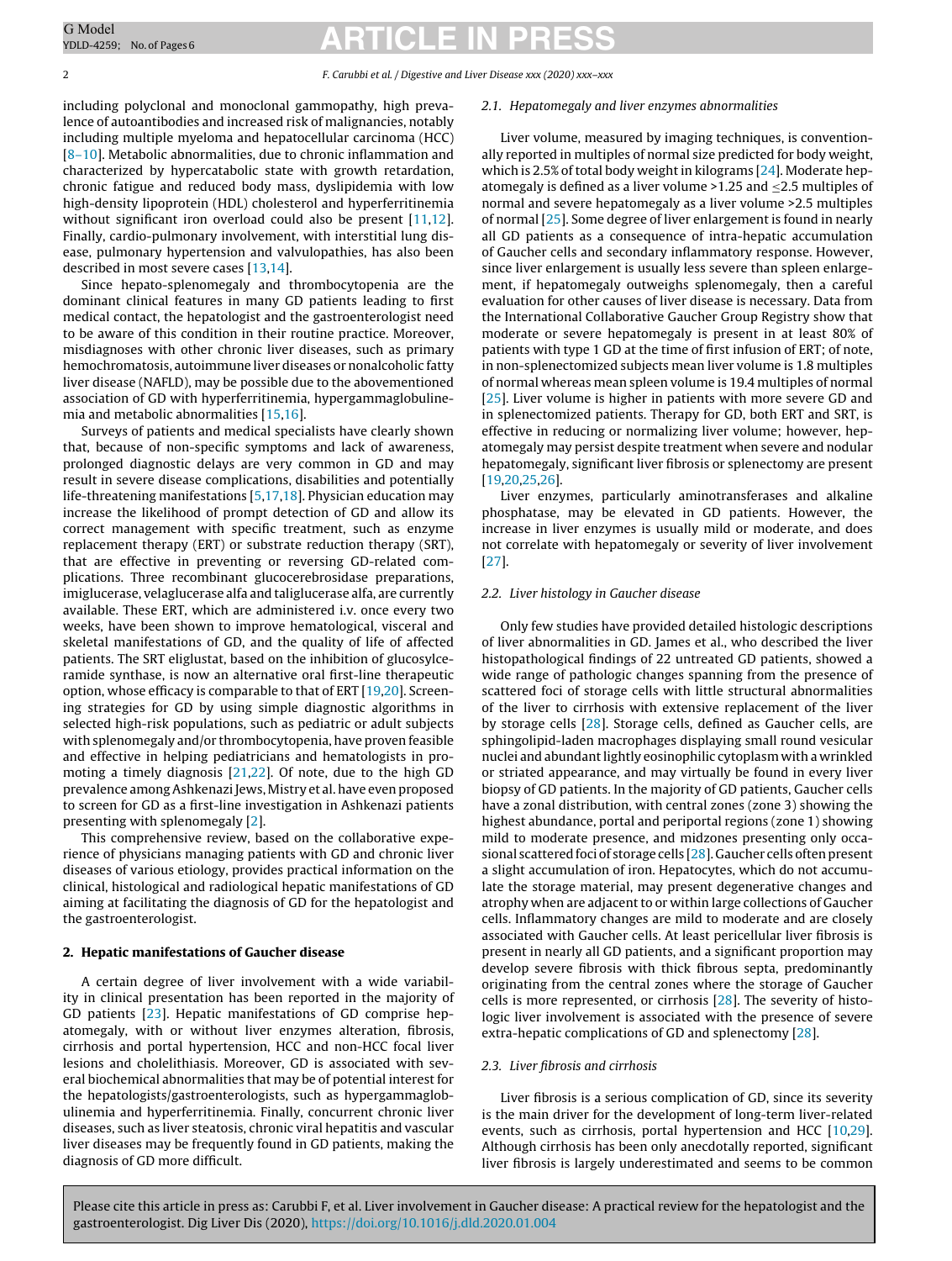#### F. Carubbi et al. / Digestive and Liver Disease xxx (2020) xxx–xxx 3

in GD patients. In past years, the systematic evaluation of liver fibrosis by liver biopsy in GD patients has been hampered by the fear of an increased bleeding tendency. With the advent of imaging techniques, such as ultrasound (US)-based elastography or magnetic resonance (MR) elastography, which allow a non-invasive and accurate evaluation of liver fibrosis, recent studies were able to provide some estimate of the prevalence of clinically relevant liver fibrosis in GD, ranging from20%to 50%[[29–31\].](#page-5-0) These studies found that splenectomy, the severity of extrahepatic manifestations of GD, and non-N370S GBA genotypes (i.e. genotypes commonly associated with more severe disease), were all associated with the presence and severity of liver fibrosis [[29–31\].](#page-5-0) The severe extreme ofthe spectrum of GD-related liver involvement has been described by Lachmann et al. in their case series of 4 splenectomized patients with severe multi-organ involvement [[32\].](#page-5-0) All these patients had portal hypertension, decompensated liver failure and severe hepatic parenchymal disease histologically and radiologically characterized by massive confluent fibrosis with focal calcifications occupying the central region of the liver [\[32\].](#page-5-0) The mechanism of liver fibrosis in GD may be multifactorial. In the early steps of fibrosis development, the accumulation of Gaucher cells in the liver, which is more marked in severe GD and may be worsened by splenectomy, may act through local release of cytotoxic, proinflammatory and fibrogenic factors. Subsequently, once dense fibrous bands have developed, episodes of ischemia and infarction may play a part in the pathophysiology of liver fibrosis progression, as substantiated by the finding of calcifications within areas of massive fibrosis [[28,32\].](#page-5-0) Of note, one study found that the length of ERT is inversely correlated with liver fibrosis [\[29\],](#page-5-0) and another study showed that, even when fibrosis is advanced, the institution of ERT can reduce the numbers of Gaucher cells infiltrating the liver parenchyma, ameliorate the severity of portal hypertension and prevent variceal bleeding and hepatic decompensation [[32\],](#page-5-0) suggesting a beneficial effect of ERT on progression of GD-related liver disease.

#### 2.4. Portal hypertension

Portal hypertension may be a rare complication of severe cases of GD and may become clinically significant with development of esophageal varices and occurrence of life-threatening bleeding [[32\].](#page-5-0) Of note, gastrointestinal bleeding and liver failure were among the leading causes of premature death of GD patients in the pre-ERT era, but nowadays are increasingly rare with earlier diagnosis and timely institution of appropriate GD treatment [[33,34\].](#page-5-0) Portal hypertension in GD is not just secondary to the presence of liver cirrhosis, since the overflow in the portal system secondary to splenomegaly or the massive infiltration of Gaucher cells in liver parenchyma especially in splenectomized patients have also been reported as potential underlying mechanisms [[23\].](#page-4-0) Even if splenectomy was performed in the past as a therapeutic option for massive splenomegaly with life-threatening pre-hepatic portal hypertension, now this procedure should be discouraged since it may lead to worsening of liver and bone disease and systemic GD complications. Here it is worth acknowledging that splenomegaly and cytopenia in GD are not necessarily associated with chronic liver disease and portal hypertension, rather they are the consequence of the accumulation of Gaucher cells and chronic inflammatory infiltrates in the spleen and bone marrow. As such, splenomegaly and thrombocytopenia are almostinvariably presentin GD patients independently of the presence of liver disease and portal hypertension.

#### 2.5. HCC and non-HCC focal liver lesions

Focal splenic and hepatic lesions are common in GD patients and are closely associated with GD severity. The reported prevalence of splenic lesions in several GD cohorts ranges from 18% to 33%; the vast majority of focal splenic abnormalities is represented by Gaucheromas, benign clusters of Gaucher cells associated with areas of fibrosis and iron accumulation [\[35,36\].](#page-5-0) The prevalence of hepatic lesions is reported to be slightly lower ranging from 6% to 25%; the differential diagnosis of focal liver abnormalities is much more complex. Indeed, although focal liver lesions are mostly Gaucheromas, they may represent a diagnostic challenge due to the variable radiological features, which can mimic malignant liver lesions, in particular HCC [[35,37\].](#page-5-0) Of note, GD is associated with an increased risk of malignancies, including HCC, as a consequence of immune dysregulation and chronic macrophage activation with increased release of cytokines and cellular dysfunction due to accumulation of glycosphingolipids [\[38,39\].](#page-5-0) It has been shown that GD patients with previous splenectomy, advanced fibrosis/cirrhosis, iron overload and concurrent causes of chronic liver disease (i.e. alcohol, viral hepatitis) are those at the highest risk of HCC occurrence and those who may benefit more from surveillance strategies [\[10,](#page-4-0)[37\].](#page-5-0)

#### 2.6. Cholelithiasis

Patients with GD have been found to have a 5-fold excess risk of gallstones as compared to the general population [\[40\];](#page-5-0) the prevalence of cholelithiasis in several GD cohorts ranges from 25% to 46% and is associated with age, female sex, previous splenectomy and GD severity [[40–43\].](#page-5-0) Of note, bile lipid analyses in GD patients with cholelithiasis has revealed that gallstones are composed predominantly of cholesterol, whereas pigment stones are an exception; moreover, bile lipid composition in GD patients is abnormal and contains glucosylceramide [\[40\].](#page-5-0)

#### 2.7. Other GD-related alterations of potential interest for the hepatologists/gastroenterologists

#### 2.7.1. Hypergammaglobulinemia and autoantibodies

The presence of polyclonal gammopathy and autoantibodies is quite common in GD patients, independently of GD severity and splenectomy. The reported prevalence of hypergammaglobulinemia ranges from 14% to 64% [\[44,45\];](#page-5-0) similarly, the prevalence of autoantibodies has been reported as much as 60% [[46,47\].](#page-5-0) Importantly, the presence of autoantibodies is not associated with an increased prevalence of clinically manifested autoimmune diseases [\[47\].](#page-5-0)

#### 2.7.2. Hyperferritinemia

Hyperferritinemia is very common in GD patients, affecting up to 87% of untreated subjects. Ferritin levels are correlated with GD severity and splenectomy and significantly decrease during GD treatment [\[48–50\].](#page-5-0) Hyperferritinemia is not associated with systemic iron overload in GD, unless genetic (HFE mutations) or acquired/environmental (splenectomy, alcohol, metabolic syndrome, chronic viral hepatitis, malignancies) concurrent causes of iron storage are present [\[30,48\].](#page-5-0) The mechanisms underlying hyperferritinemia, which are not yet completely defined, include chronic low-grade inflammation, impaired macrophages functions and local dysregulation in hepcidin-ferroportin axis [[51\].](#page-5-0)

#### 2.7.3. Concurrent liver diseases

The presence of concurrent liver diseases in GD patients is common. Chronic viral hepatitis and vascular liver diseases are frequent due to splenectomy, often required in the past for the management of severe splenomegaly, other surgical procedures, including gallbladder removal, and blood transfusions for cytopenia [[23,](#page-4-0)[29\].](#page-5-0) Historically, transfusional iron overload has been an important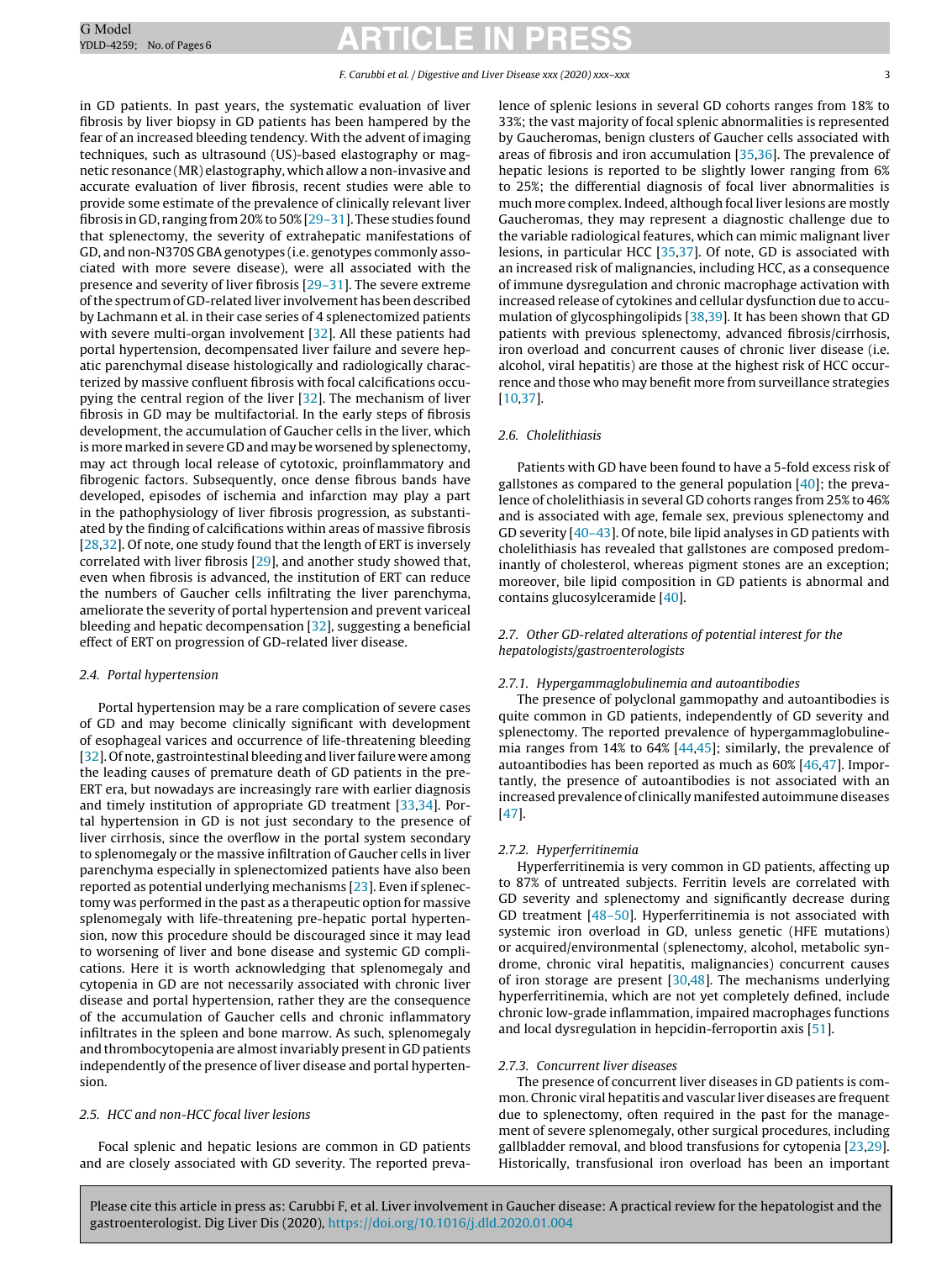4 F. Carubbi et al. / Digestive and Liver Disease xxx (2020) xxx–xxx

cofactor for liver disease progression in GD patients. Liver steatosis is also a prevalent finding in GD patients due to metabolic abnormalities, such as insulin resistance and increased adiposity, associated with GD itself and unhealthy lifestyle habits [\[11,23\].](#page-4-0) Moreover, long-term treatment with ERT has been associated with a significant weight gain [\[11,](#page-4-0)[52\].](#page-5-0)

#### **3. Imaging characteristics of liver involvement in Gaucher disease**

As detailed above, liver involvement in GD exhibits a wide clinical spectrum with variable severity and an unpredictable natural course. Furthermore, apart from the primary involvement of the liver due to GD, patients may also suffer from other comorbidities involving the liver, thus making the diagnosis and/or the assessment more difficult. Differently from the past, in which US, computed tomography (CT) and/or MR imaging techniques were mainly used to evaluate the increase in organ volume  $[24]$ , currently the indications to perform imaging techniques in the assessment of liver involvement in GD are: 1) the identification of early tissue damage and the evaluation of liver disease severity; 2) the differentiation of Gaucheromas from other benign or malignant focal liver lesions; 3) monitoring the response to ERT or SRT.

#### 3.1. Identification of early tissue damage and evaluation of the severity of liver disease

US-based methods are the cheapest and most widely available imaging techniques proposed to non-invasively evaluate the degree of tissue damage in GD. US can recognize diffuse irregular liver texture, expression of chronic liver damage, as well as hepatic steatosis. The latter can be frequently detected in GD patients on long-term ERT and with concurrent metabolic syndrome and is probably related to the concomitant presence of NAFLD, rather than being the consequence of glycosphingolipid storage in macrophages [\[11,](#page-4-0)[29,52\].](#page-5-0) Doppler US may help in evaluating the severity of liver disease and portal hypertension. Promising results are provided by US-based elastography techniques, transient elastography with Fibroscan® being the most popular one. Several studies have demonstrated the feasibility of Fibroscan® for the evaluation of liver stiffness in GD patients and have suggested that significant fibrosis is an overlooked complication of GD and is strongly associated with GD severity [\[29–31\].](#page-5-0) Of note, an interesting study showed that combined liver and spleen elastography, using either Fibroscan® or 2-dimensional share wave elastography, is a useful tool for differentiating GD patients from cirrhotic patients of different etiology among subjects with splenomegaly [\[31\].](#page-5-0)

MR imaging techniques outweigh the performance of US methods in identifying early tissue damage and evaluating the severity of liver disease. Diffusion-weighted and chemical shift MR imaging have been proposed for the detection and quantification of hepatic and splenic infiltration in GD and have been associated with GD severity [[53,54\].](#page-5-0) Some MR imaging protocols, such as T2\* and relaxation rate R2\* measurements, or the Gandon methods, are able to provide reliable estimates of liver iron concentrations. Bohte et al. found an association between liver iron concentration measured through MR and splenectomy in GD patients [[30\].](#page-5-0) The use of wholebody MR R2\* measurements has also been proposed in GD patients; a study showed that the presence of increased R2\* values in liver, bone marrow and splenic Gaucheromas was quite common in GD, was associated with ferritin levels and presumably indicated elevated tissue iron concentrations [\[55\].](#page-5-0) Liver stiffness measurement by MR elastography is considered a reliable non-invasive tool to quantify liver fibrosis in patients with chronic viral hepatitis or NAFLD [\[56–58\];](#page-5-0) however, the use of these MR techniques in clinical practice is still limited and data on GD patients are scanty. In a small cohort of adult patients with GD, liver stiffness values, as measured by both Fibroscan® and MR elastography, were associated with GD severity and splenectomy [[30\].](#page-5-0) A larger recent study confirmed that MR elastography may be a useful tool for monitoring disease severity and progression by showing a positive correlation with GD severity scoring system GD-DS3 [[59\].](#page-5-0)

#### 3.2. Differentiation of Gaucheromas from other benign or malignant focal liver lesions

The prevalence of focal liver lesions has been reported to range from 6% to 25% [[35,60\],](#page-5-0) and is more frequent in patients with more severe GD [[35\].](#page-5-0) Further to the classic benign (hemangiomas, cysts, focal nodular hyperplasia) and malignant focal liver lesions (HCC), single or multiple nodules in GD patients may be the expression of clusters of Gaucher cells conglomerated in the liver (Gaucheromas). Regenboog et al. [\[35\]](#page-5-0) reported the imaging characteristics of all focal lesions in liver and spleen in the Dutch GD cohort. Of 95 type 1 GD patients, 40% had focal splenic and/or hepatic lesions (24% had splenic lesions, 25% had liver lesions and 9% patients had both). Liver lesions identified as Gaucheromas had variable imaging characteristics: hyper- or hypoechoic with calcifications on US, hyper- to hypo-intense on MR, and hypodense on CT usually without contrast enhancement [[35\].](#page-5-0) These non-specific radiological features make difficult to distinguish Gaucheromas from hemangiomas, focal nodular hyperplasia or HCC by conventional US, CT or MR. Dynamic contrast-enhanced studies and, in case of inconclusive results, percutaneous imaging-guided biopsy, are necessary to further characterize indeterminate focal liver lesions. Given the reported increased risk of HCC development in GD  $[10]$ , US is widely recommended for regular routine follow-up in high-risk patients (i.e. those with liver cirrhosis, concurrent chronic liver diseases, and/or splenectomy).

#### 3.3. Monitoring the response to enzyme replacement therapy or substrate reduction therapy

ERT and SRT are very effective in reducing hepatic and splenic volumes within 1–2 years  $[20,25]$ . Imaging techniques that evaluate liver and spleen volumes are used for monitoring disease activity and facilitating treatment decision-making. Although US is not very accurate in evaluating organ volumes, a good correlation between liver volume and hepatic longitudinal diameter evaluated by US has been found in patients with GD, making this method useful for routine monitoring when MR imaging techniques are not available [[23,](#page-4-0)[61\].](#page-5-0) CT is not suitable for regular follow-up of GD patients since it is associated with exposure to ionizing radiation. Despite its high costs, MR is considered the gold standard technique in assessing therapeutic efficacy since it allows to have, at the same time, information on the reduction of organ volumes and on the evolution of bone disease by evaluating the severity of bone marrow infiltration and/or the presence of bone lesions or osteonecrosis [\[62\].](#page-5-0)

#### **4. Diagnostic hints of GD for the hepatologist and the gastroenterologist**

Subjects with hepatomegaly or splenomegaly often consult the hepatologist and/or the gastroenterologist for the suspicion of chronic liver disease. Splenomegaly with or without hepatomegaly is the most common feature of GD; however, this lysosomal disorder is rarely considered as a differential diagnosis in patients with unexplained splenomegaly. To facilitate the potential diagnosis of GD in adult patients presenting to the hepatologist and the gastroenterologist with splenomegaly (or previous splenectomy), here

Please cite this article in press as: Carubbi F, et al. Liver involvement in Gaucher disease: A practical review for the hepatologist and the

gastroenterologist. Dig Liver Dis (2020), <https://doi.org/10.1016/j.dld.2020.01.004>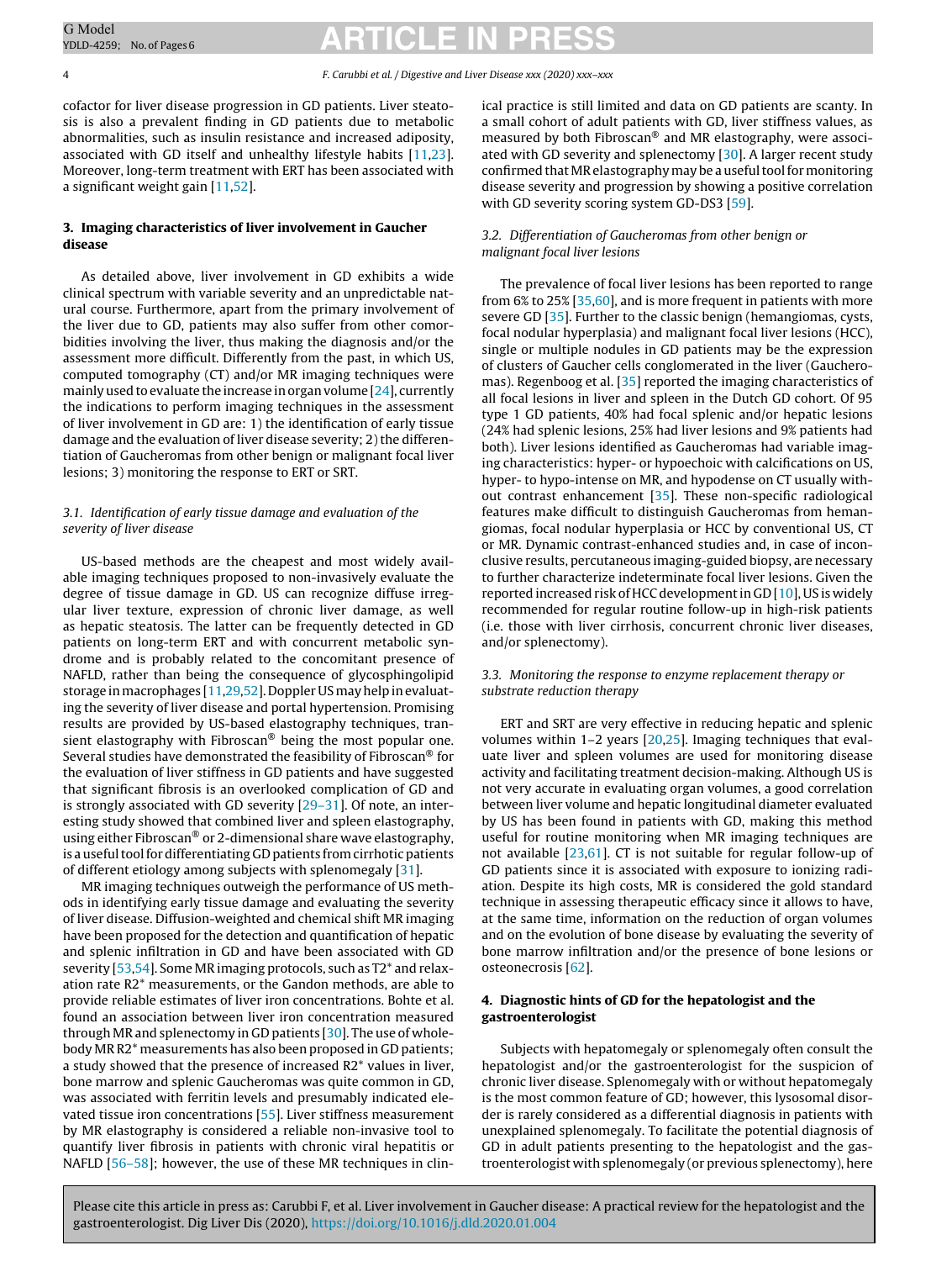#### F. Carubbi et al. / Digestive and Liver Disease xxx (2020) xxx–xxx 5

#### <span id="page-4-0"></span>**Table 1** Diagnostic hints of Gaucher disease for the hepatologist and the gastroenterologist.

Unexplained splenomegaly (or previous splenectomy) plus one or more of

| these factors may increase clinical suspicion for Gaucher disease: |
|--------------------------------------------------------------------|
| Thrombocytopenia                                                   |
| Anemia                                                             |
| Bleeding diathesis                                                 |
| History of growth retardation/chronic fatigue                      |
| Hepatomegaly                                                       |
| Spleen nodules/lesions                                             |
| Gallstones                                                         |
| Low HDL cholesterol                                                |
| Increased ferritin levels                                          |
| Policlonal gammopathy                                              |
| Monoclonal gammopathy, including MGUS                              |
| Bone involvement <sup>*</sup>                                      |
| Parkinsonism                                                       |
| Family history of Parkinson disease                                |
|                                                                    |

HDL: High-density lipoprotein; MGUS: Monoclonal gammopathy of unknown significance.

Includes: Reduction of bone mineral density, chronic bone pain, acute bone crisis, pathologic fractures, lytic lesions, osteonecrosis, Erlenmeyer flask deformity.

we provide several hints based on the presence/absence of several peculiar signs or symptoms of GD, which must be evaluated when more common causes of splenomegaly have been excluded (Table 1).

When GD is suspected, the first step in the diagnostic work-up is the detection of a reduced GBA activity that can be evaluated on dried blood spots (DBS). DBS assay is a quick, not expensive and accurate screening test; it can be easily performed in any outpatient service and it has been validated in a large number of patients [[63\].](#page-5-0) A pathologic result on DBS should be confirmed by evaluating GBA enzymatic activity in blood leukocytes or cell cultures and DNA sequencing with evidence of biallelic GBA pathogenic mutations.

#### **5. Conclusions and future perspectives**

GD is a chronic and multisystem disease which may progress to severe disabling and potentially life-threatening complications when left undiagnosed and untreated [17,18]. Several diagnostic algorithms for GD have previously been proposed for hematologists and pediatricians, with the aims of increasing awareness and favoring an early diagnosis [21,22]. Liver involvement in GD is nonspecific and variable  $[11,23]$ ; as a consequence, GD is frequently misdiagnosed with other highly prevalent chronic liver diseases of different etiologies [15,16]. Splenomegaly with or without hepatomegaly is a nearly universal finding; as such, GD should be considered as a differential diagnosis in patients with unexplained splenomegaly referred to the hepatologist or the gastroenterologist. Other peculiar findings that should increase the suspicion of GD are the presence of bone involvement, gammopathy, hyperferritinemia, hepatomegaly, hepatic and splenic nodules, gallstones, low HDL cholesterol, thrombocytopenia, anemia, bleeding diathesis, chronic fatigue, familial or personal history of parkinsonism  $[2,4,5]$ . In this paper, we have provided a comprehensive and practical review of liver involvement in GD aimed at facilitating a prompt diagnosis of GD for the hepatologist and the gastroenterologist.

#### **Conflict of interest**

All authors are members of Sanofi-Genzyme advisory boards.

#### **Acknowledgement**

Authors would like to thank Doctor Luigi Maria De Matteis for medical writing support.

#### **References**

- [1] [Burlina](http://refhub.elsevier.com/S1590-8658(20)30030-X/sbref0005) [AB,](http://refhub.elsevier.com/S1590-8658(20)30030-X/sbref0005) [Polo](http://refhub.elsevier.com/S1590-8658(20)30030-X/sbref0005) [G,](http://refhub.elsevier.com/S1590-8658(20)30030-X/sbref0005) [Salviati](http://refhub.elsevier.com/S1590-8658(20)30030-X/sbref0005) [L,](http://refhub.elsevier.com/S1590-8658(20)30030-X/sbref0005) [Duro](http://refhub.elsevier.com/S1590-8658(20)30030-X/sbref0005) [G,](http://refhub.elsevier.com/S1590-8658(20)30030-X/sbref0005) [Zizzo](http://refhub.elsevier.com/S1590-8658(20)30030-X/sbref0005) [C,](http://refhub.elsevier.com/S1590-8658(20)30030-X/sbref0005) [Dardis](http://refhub.elsevier.com/S1590-8658(20)30030-X/sbref0005) [A,](http://refhub.elsevier.com/S1590-8658(20)30030-X/sbref0005) [et](http://refhub.elsevier.com/S1590-8658(20)30030-X/sbref0005) [al.](http://refhub.elsevier.com/S1590-8658(20)30030-X/sbref0005) [Newborn](http://refhub.elsevier.com/S1590-8658(20)30030-X/sbref0005) [screening](http://refhub.elsevier.com/S1590-8658(20)30030-X/sbref0005) [for](http://refhub.elsevier.com/S1590-8658(20)30030-X/sbref0005) [lysosomal](http://refhub.elsevier.com/S1590-8658(20)30030-X/sbref0005) [storage](http://refhub.elsevier.com/S1590-8658(20)30030-X/sbref0005) [disorders](http://refhub.elsevier.com/S1590-8658(20)30030-X/sbref0005) [by](http://refhub.elsevier.com/S1590-8658(20)30030-X/sbref0005) [tandem](http://refhub.elsevier.com/S1590-8658(20)30030-X/sbref0005) [mass](http://refhub.elsevier.com/S1590-8658(20)30030-X/sbref0005) [spectrometry](http://refhub.elsevier.com/S1590-8658(20)30030-X/sbref0005) [in](http://refhub.elsevier.com/S1590-8658(20)30030-X/sbref0005) [North](http://refhub.elsevier.com/S1590-8658(20)30030-X/sbref0005) [East](http://refhub.elsevier.com/S1590-8658(20)30030-X/sbref0005) [Italy.](http://refhub.elsevier.com/S1590-8658(20)30030-X/sbref0005) [J](http://refhub.elsevier.com/S1590-8658(20)30030-X/sbref0005) [Inherit](http://refhub.elsevier.com/S1590-8658(20)30030-X/sbref0005) [Metab](http://refhub.elsevier.com/S1590-8658(20)30030-X/sbref0005) [Dis](http://refhub.elsevier.com/S1590-8658(20)30030-X/sbref0005) [2018;41:209–19.](http://refhub.elsevier.com/S1590-8658(20)30030-X/sbref0005)
- [2] [Mistry](http://refhub.elsevier.com/S1590-8658(20)30030-X/sbref0010) [PK,](http://refhub.elsevier.com/S1590-8658(20)30030-X/sbref0010) [Cappellini](http://refhub.elsevier.com/S1590-8658(20)30030-X/sbref0010) [MD,](http://refhub.elsevier.com/S1590-8658(20)30030-X/sbref0010) [Lukina](http://refhub.elsevier.com/S1590-8658(20)30030-X/sbref0010) [E,](http://refhub.elsevier.com/S1590-8658(20)30030-X/sbref0010) [Ozsan](http://refhub.elsevier.com/S1590-8658(20)30030-X/sbref0010) [H,](http://refhub.elsevier.com/S1590-8658(20)30030-X/sbref0010) [Mach](http://refhub.elsevier.com/S1590-8658(20)30030-X/sbref0010) [Pascual](http://refhub.elsevier.com/S1590-8658(20)30030-X/sbref0010) [S,](http://refhub.elsevier.com/S1590-8658(20)30030-X/sbref0010) [Rosenbaum](http://refhub.elsevier.com/S1590-8658(20)30030-X/sbref0010) [H,](http://refhub.elsevier.com/S1590-8658(20)30030-X/sbref0010) [et](http://refhub.elsevier.com/S1590-8658(20)30030-X/sbref0010) [al.](http://refhub.elsevier.com/S1590-8658(20)30030-X/sbref0010) [A](http://refhub.elsevier.com/S1590-8658(20)30030-X/sbref0010) [reappraisal](http://refhub.elsevier.com/S1590-8658(20)30030-X/sbref0010) [of](http://refhub.elsevier.com/S1590-8658(20)30030-X/sbref0010) [Gaucher](http://refhub.elsevier.com/S1590-8658(20)30030-X/sbref0010) [disease-diagnosis](http://refhub.elsevier.com/S1590-8658(20)30030-X/sbref0010) [and](http://refhub.elsevier.com/S1590-8658(20)30030-X/sbref0010) [disease](http://refhub.elsevier.com/S1590-8658(20)30030-X/sbref0010) [management](http://refhub.elsevier.com/S1590-8658(20)30030-X/sbref0010) [algorithms.](http://refhub.elsevier.com/S1590-8658(20)30030-X/sbref0010) [Am](http://refhub.elsevier.com/S1590-8658(20)30030-X/sbref0010) [J](http://refhub.elsevier.com/S1590-8658(20)30030-X/sbref0010) [Hematol](http://refhub.elsevier.com/S1590-8658(20)30030-X/sbref0010) [2011;86:110](http://refhub.elsevier.com/S1590-8658(20)30030-X/sbref0010)–[5.](http://refhub.elsevier.com/S1590-8658(20)30030-X/sbref0010)
- [3] [Hughes](http://refhub.elsevier.com/S1590-8658(20)30030-X/sbref0015) [D,](http://refhub.elsevier.com/S1590-8658(20)30030-X/sbref0015) [Mikosch](http://refhub.elsevier.com/S1590-8658(20)30030-X/sbref0015) [P,](http://refhub.elsevier.com/S1590-8658(20)30030-X/sbref0015) [Belmatoug](http://refhub.elsevier.com/S1590-8658(20)30030-X/sbref0015) [N,](http://refhub.elsevier.com/S1590-8658(20)30030-X/sbref0015) [Carubbi](http://refhub.elsevier.com/S1590-8658(20)30030-X/sbref0015) [F,](http://refhub.elsevier.com/S1590-8658(20)30030-X/sbref0015) [Cox](http://refhub.elsevier.com/S1590-8658(20)30030-X/sbref0015) [T,](http://refhub.elsevier.com/S1590-8658(20)30030-X/sbref0015) [Goker-Alpan](http://refhub.elsevier.com/S1590-8658(20)30030-X/sbref0015) [O,](http://refhub.elsevier.com/S1590-8658(20)30030-X/sbref0015) [et](http://refhub.elsevier.com/S1590-8658(20)30030-X/sbref0015) [al.](http://refhub.elsevier.com/S1590-8658(20)30030-X/sbref0015) [Gaucher](http://refhub.elsevier.com/S1590-8658(20)30030-X/sbref0015) [disease](http://refhub.elsevier.com/S1590-8658(20)30030-X/sbref0015) [in](http://refhub.elsevier.com/S1590-8658(20)30030-X/sbref0015) [bone:](http://refhub.elsevier.com/S1590-8658(20)30030-X/sbref0015) [from](http://refhub.elsevier.com/S1590-8658(20)30030-X/sbref0015) [pathophysiology](http://refhub.elsevier.com/S1590-8658(20)30030-X/sbref0015) [to](http://refhub.elsevier.com/S1590-8658(20)30030-X/sbref0015) [practice.](http://refhub.elsevier.com/S1590-8658(20)30030-X/sbref0015) [J](http://refhub.elsevier.com/S1590-8658(20)30030-X/sbref0015) [Bone](http://refhub.elsevier.com/S1590-8658(20)30030-X/sbref0015) [Miner](http://refhub.elsevier.com/S1590-8658(20)30030-X/sbref0015) [Res](http://refhub.elsevier.com/S1590-8658(20)30030-X/sbref0015) [2019;34:996](http://refhub.elsevier.com/S1590-8658(20)30030-X/sbref0015)–[1013.](http://refhub.elsevier.com/S1590-8658(20)30030-X/sbref0015)
- [4] [Mistry](http://refhub.elsevier.com/S1590-8658(20)30030-X/sbref0020) [PK,](http://refhub.elsevier.com/S1590-8658(20)30030-X/sbref0020) [Lopez](http://refhub.elsevier.com/S1590-8658(20)30030-X/sbref0020) [G,](http://refhub.elsevier.com/S1590-8658(20)30030-X/sbref0020) [Schiffmann](http://refhub.elsevier.com/S1590-8658(20)30030-X/sbref0020) [R,](http://refhub.elsevier.com/S1590-8658(20)30030-X/sbref0020) [Barton](http://refhub.elsevier.com/S1590-8658(20)30030-X/sbref0020) NW, Weinreb [NJ,](http://refhub.elsevier.com/S1590-8658(20)30030-X/sbref0020) [Sidransky](http://refhub.elsevier.com/S1590-8658(20)30030-X/sbref0020) [E.](http://refhub.elsevier.com/S1590-8658(20)30030-X/sbref0020) [Gaucher](http://refhub.elsevier.com/S1590-8658(20)30030-X/sbref0020) [disease:](http://refhub.elsevier.com/S1590-8658(20)30030-X/sbref0020) [progress](http://refhub.elsevier.com/S1590-8658(20)30030-X/sbref0020) [and](http://refhub.elsevier.com/S1590-8658(20)30030-X/sbref0020) [ongoing](http://refhub.elsevier.com/S1590-8658(20)30030-X/sbref0020) [challenges.](http://refhub.elsevier.com/S1590-8658(20)30030-X/sbref0020) [Mol](http://refhub.elsevier.com/S1590-8658(20)30030-X/sbref0020) [Genet](http://refhub.elsevier.com/S1590-8658(20)30030-X/sbref0020) [Metab](http://refhub.elsevier.com/S1590-8658(20)30030-X/sbref0020) [2017;120:8–21.](http://refhub.elsevier.com/S1590-8658(20)30030-X/sbref0020)
- [5] [Mehta](http://refhub.elsevier.com/S1590-8658(20)30030-X/sbref0025) [A,](http://refhub.elsevier.com/S1590-8658(20)30030-X/sbref0025) [Kuter](http://refhub.elsevier.com/S1590-8658(20)30030-X/sbref0025) [DJ,](http://refhub.elsevier.com/S1590-8658(20)30030-X/sbref0025) [Salek](http://refhub.elsevier.com/S1590-8658(20)30030-X/sbref0025) [SS,](http://refhub.elsevier.com/S1590-8658(20)30030-X/sbref0025) [Belmatoug](http://refhub.elsevier.com/S1590-8658(20)30030-X/sbref0025) [N,](http://refhub.elsevier.com/S1590-8658(20)30030-X/sbref0025) [Bembi](http://refhub.elsevier.com/S1590-8658(20)30030-X/sbref0025) [B,](http://refhub.elsevier.com/S1590-8658(20)30030-X/sbref0025) [Bright](http://refhub.elsevier.com/S1590-8658(20)30030-X/sbref0025) [J,](http://refhub.elsevier.com/S1590-8658(20)30030-X/sbref0025) [et](http://refhub.elsevier.com/S1590-8658(20)30030-X/sbref0025) [al.](http://refhub.elsevier.com/S1590-8658(20)30030-X/sbref0025) [Pre](http://refhub.elsevier.com/S1590-8658(20)30030-X/sbref0025)[senting](http://refhub.elsevier.com/S1590-8658(20)30030-X/sbref0025) [signs](http://refhub.elsevier.com/S1590-8658(20)30030-X/sbref0025) [and](http://refhub.elsevier.com/S1590-8658(20)30030-X/sbref0025) [patient](http://refhub.elsevier.com/S1590-8658(20)30030-X/sbref0025) [co-variables](http://refhub.elsevier.com/S1590-8658(20)30030-X/sbref0025) [in](http://refhub.elsevier.com/S1590-8658(20)30030-X/sbref0025) [Gaucher](http://refhub.elsevier.com/S1590-8658(20)30030-X/sbref0025) [disease:](http://refhub.elsevier.com/S1590-8658(20)30030-X/sbref0025) [outcome](http://refhub.elsevier.com/S1590-8658(20)30030-X/sbref0025) [of](http://refhub.elsevier.com/S1590-8658(20)30030-X/sbref0025) [the](http://refhub.elsevier.com/S1590-8658(20)30030-X/sbref0025) [Gaucher](http://refhub.elsevier.com/S1590-8658(20)30030-X/sbref0025) [Earlier](http://refhub.elsevier.com/S1590-8658(20)30030-X/sbref0025) [Diagnosis](http://refhub.elsevier.com/S1590-8658(20)30030-X/sbref0025) [Consensus](http://refhub.elsevier.com/S1590-8658(20)30030-X/sbref0025) [\(GED-C\)](http://refhub.elsevier.com/S1590-8658(20)30030-X/sbref0025) [Delphi](http://refhub.elsevier.com/S1590-8658(20)30030-X/sbref0025) [initiative.](http://refhub.elsevier.com/S1590-8658(20)30030-X/sbref0025) [Intern](http://refhub.elsevier.com/S1590-8658(20)30030-X/sbref0025) [Med](http://refhub.elsevier.com/S1590-8658(20)30030-X/sbref0025) [J](http://refhub.elsevier.com/S1590-8658(20)30030-X/sbref0025) [2019;49:578](http://refhub.elsevier.com/S1590-8658(20)30030-X/sbref0025)–[91.](http://refhub.elsevier.com/S1590-8658(20)30030-X/sbref0025)
- [6] [Aharon-Peretz](http://refhub.elsevier.com/S1590-8658(20)30030-X/sbref0030) [J,](http://refhub.elsevier.com/S1590-8658(20)30030-X/sbref0030) [Rosenbaum](http://refhub.elsevier.com/S1590-8658(20)30030-X/sbref0030) [H,](http://refhub.elsevier.com/S1590-8658(20)30030-X/sbref0030) [Gershoni-Baruch](http://refhub.elsevier.com/S1590-8658(20)30030-X/sbref0030) [R.](http://refhub.elsevier.com/S1590-8658(20)30030-X/sbref0030) [Mutations](http://refhub.elsevier.com/S1590-8658(20)30030-X/sbref0030) [in](http://refhub.elsevier.com/S1590-8658(20)30030-X/sbref0030) [the](http://refhub.elsevier.com/S1590-8658(20)30030-X/sbref0030) [gluco](http://refhub.elsevier.com/S1590-8658(20)30030-X/sbref0030)[cerebrosidase](http://refhub.elsevier.com/S1590-8658(20)30030-X/sbref0030) [gene](http://refhub.elsevier.com/S1590-8658(20)30030-X/sbref0030) [and](http://refhub.elsevier.com/S1590-8658(20)30030-X/sbref0030) [Parkinson's](http://refhub.elsevier.com/S1590-8658(20)30030-X/sbref0030) [disease](http://refhub.elsevier.com/S1590-8658(20)30030-X/sbref0030) [in](http://refhub.elsevier.com/S1590-8658(20)30030-X/sbref0030) [Ashkenazi](http://refhub.elsevier.com/S1590-8658(20)30030-X/sbref0030) [Jews.](http://refhub.elsevier.com/S1590-8658(20)30030-X/sbref0030) [N](http://refhub.elsevier.com/S1590-8658(20)30030-X/sbref0030) [Engl](http://refhub.elsevier.com/S1590-8658(20)30030-X/sbref0030) [J](http://refhub.elsevier.com/S1590-8658(20)30030-X/sbref0030) [Med](http://refhub.elsevier.com/S1590-8658(20)30030-X/sbref0030) [2004;351:1972](http://refhub.elsevier.com/S1590-8658(20)30030-X/sbref0030)–[7.](http://refhub.elsevier.com/S1590-8658(20)30030-X/sbref0030)
- [7] [Hruska](http://refhub.elsevier.com/S1590-8658(20)30030-X/sbref0035) [KS,](http://refhub.elsevier.com/S1590-8658(20)30030-X/sbref0035) [LaMarca](http://refhub.elsevier.com/S1590-8658(20)30030-X/sbref0035) [ME,](http://refhub.elsevier.com/S1590-8658(20)30030-X/sbref0035) [Scott](http://refhub.elsevier.com/S1590-8658(20)30030-X/sbref0035) [CR,](http://refhub.elsevier.com/S1590-8658(20)30030-X/sbref0035) [Sidransky](http://refhub.elsevier.com/S1590-8658(20)30030-X/sbref0035) [E.](http://refhub.elsevier.com/S1590-8658(20)30030-X/sbref0035) [Gaucher](http://refhub.elsevier.com/S1590-8658(20)30030-X/sbref0035) [disease:](http://refhub.elsevier.com/S1590-8658(20)30030-X/sbref0035) [mutation](http://refhub.elsevier.com/S1590-8658(20)30030-X/sbref0035) [and](http://refhub.elsevier.com/S1590-8658(20)30030-X/sbref0035) [polymorphism](http://refhub.elsevier.com/S1590-8658(20)30030-X/sbref0035) [spectrum](http://refhub.elsevier.com/S1590-8658(20)30030-X/sbref0035) [in](http://refhub.elsevier.com/S1590-8658(20)30030-X/sbref0035) [the](http://refhub.elsevier.com/S1590-8658(20)30030-X/sbref0035) [glucocerebrosidase](http://refhub.elsevier.com/S1590-8658(20)30030-X/sbref0035) [gene](http://refhub.elsevier.com/S1590-8658(20)30030-X/sbref0035) [\(GBA\).](http://refhub.elsevier.com/S1590-8658(20)30030-X/sbref0035) [Human](http://refhub.elsevier.com/S1590-8658(20)30030-X/sbref0035) [Mutat](http://refhub.elsevier.com/S1590-8658(20)30030-X/sbref0035) [2008;29:567](http://refhub.elsevier.com/S1590-8658(20)30030-X/sbref0035)–[83.](http://refhub.elsevier.com/S1590-8658(20)30030-X/sbref0035)
- [8] [Arends](http://refhub.elsevier.com/S1590-8658(20)30030-X/sbref0040) [M,](http://refhub.elsevier.com/S1590-8658(20)30030-X/sbref0040) [van](http://refhub.elsevier.com/S1590-8658(20)30030-X/sbref0040) [Dussen](http://refhub.elsevier.com/S1590-8658(20)30030-X/sbref0040) [L,](http://refhub.elsevier.com/S1590-8658(20)30030-X/sbref0040) [Biegstraaten](http://refhub.elsevier.com/S1590-8658(20)30030-X/sbref0040) [M,](http://refhub.elsevier.com/S1590-8658(20)30030-X/sbref0040) [Hollak](http://refhub.elsevier.com/S1590-8658(20)30030-X/sbref0040) [CE.](http://refhub.elsevier.com/S1590-8658(20)30030-X/sbref0040) [Malignancies](http://refhub.elsevier.com/S1590-8658(20)30030-X/sbref0040) [and](http://refhub.elsevier.com/S1590-8658(20)30030-X/sbref0040) [mono](http://refhub.elsevier.com/S1590-8658(20)30030-X/sbref0040)[clonal](http://refhub.elsevier.com/S1590-8658(20)30030-X/sbref0040) [gammopathy](http://refhub.elsevier.com/S1590-8658(20)30030-X/sbref0040) [in](http://refhub.elsevier.com/S1590-8658(20)30030-X/sbref0040) [Gaucher](http://refhub.elsevier.com/S1590-8658(20)30030-X/sbref0040) [disease;](http://refhub.elsevier.com/S1590-8658(20)30030-X/sbref0040) [a](http://refhub.elsevier.com/S1590-8658(20)30030-X/sbref0040) [systematic](http://refhub.elsevier.com/S1590-8658(20)30030-X/sbref0040) [review](http://refhub.elsevier.com/S1590-8658(20)30030-X/sbref0040) [of](http://refhub.elsevier.com/S1590-8658(20)30030-X/sbref0040) [the](http://refhub.elsevier.com/S1590-8658(20)30030-X/sbref0040) [literature.](http://refhub.elsevier.com/S1590-8658(20)30030-X/sbref0040) [Br](http://refhub.elsevier.com/S1590-8658(20)30030-X/sbref0040) [J](http://refhub.elsevier.com/S1590-8658(20)30030-X/sbref0040) [Haematol](http://refhub.elsevier.com/S1590-8658(20)30030-X/sbref0040) [2013;161:832–42.](http://refhub.elsevier.com/S1590-8658(20)30030-X/sbref0040)
- [9] [Nair](http://refhub.elsevier.com/S1590-8658(20)30030-X/sbref0045) [S,](http://refhub.elsevier.com/S1590-8658(20)30030-X/sbref0045) [Branagan](http://refhub.elsevier.com/S1590-8658(20)30030-X/sbref0045) [AR,](http://refhub.elsevier.com/S1590-8658(20)30030-X/sbref0045) [Liu](http://refhub.elsevier.com/S1590-8658(20)30030-X/sbref0045) [J,](http://refhub.elsevier.com/S1590-8658(20)30030-X/sbref0045) [Boddupalli](http://refhub.elsevier.com/S1590-8658(20)30030-X/sbref0045) [CS,](http://refhub.elsevier.com/S1590-8658(20)30030-X/sbref0045) [Mistry](http://refhub.elsevier.com/S1590-8658(20)30030-X/sbref0045) [PK,](http://refhub.elsevier.com/S1590-8658(20)30030-X/sbref0045) [Dhodapkar](http://refhub.elsevier.com/S1590-8658(20)30030-X/sbref0045) [MV.](http://refhub.elsevier.com/S1590-8658(20)30030-X/sbref0045) [Clonal](http://refhub.elsevier.com/S1590-8658(20)30030-X/sbref0045) [immunoglobulin](http://refhub.elsevier.com/S1590-8658(20)30030-X/sbref0045) [against](http://refhub.elsevier.com/S1590-8658(20)30030-X/sbref0045) [lysolipids](http://refhub.elsevier.com/S1590-8658(20)30030-X/sbref0045) [in](http://refhub.elsevier.com/S1590-8658(20)30030-X/sbref0045) [the](http://refhub.elsevier.com/S1590-8658(20)30030-X/sbref0045) [origin](http://refhub.elsevier.com/S1590-8658(20)30030-X/sbref0045) [of](http://refhub.elsevier.com/S1590-8658(20)30030-X/sbref0045) [myeloma.](http://refhub.elsevier.com/S1590-8658(20)30030-X/sbref0045) [N](http://refhub.elsevier.com/S1590-8658(20)30030-X/sbref0045) [Engl](http://refhub.elsevier.com/S1590-8658(20)30030-X/sbref0045) [J](http://refhub.elsevier.com/S1590-8658(20)30030-X/sbref0045) [Med](http://refhub.elsevier.com/S1590-8658(20)30030-X/sbref0045) [2016;374:555–61.](http://refhub.elsevier.com/S1590-8658(20)30030-X/sbref0045)
- [10] [Regenboog](http://refhub.elsevier.com/S1590-8658(20)30030-X/sbref0050) [M,](http://refhub.elsevier.com/S1590-8658(20)30030-X/sbref0050) [van](http://refhub.elsevier.com/S1590-8658(20)30030-X/sbref0050) [Dussen](http://refhub.elsevier.com/S1590-8658(20)30030-X/sbref0050) [L,](http://refhub.elsevier.com/S1590-8658(20)30030-X/sbref0050) [Verheij](http://refhub.elsevier.com/S1590-8658(20)30030-X/sbref0050) [J,](http://refhub.elsevier.com/S1590-8658(20)30030-X/sbref0050) [Weinreb](http://refhub.elsevier.com/S1590-8658(20)30030-X/sbref0050) [NJ,](http://refhub.elsevier.com/S1590-8658(20)30030-X/sbref0050) [Santosa](http://refhub.elsevier.com/S1590-8658(20)30030-X/sbref0050) [D,](http://refhub.elsevier.com/S1590-8658(20)30030-X/sbref0050) [Vom](http://refhub.elsevier.com/S1590-8658(20)30030-X/sbref0050) [Dahl](http://refhub.elsevier.com/S1590-8658(20)30030-X/sbref0050) [S,](http://refhub.elsevier.com/S1590-8658(20)30030-X/sbref0050) [et](http://refhub.elsevier.com/S1590-8658(20)30030-X/sbref0050) [al.](http://refhub.elsevier.com/S1590-8658(20)30030-X/sbref0050) [Hepatocellular](http://refhub.elsevier.com/S1590-8658(20)30030-X/sbref0050) [carcinoma](http://refhub.elsevier.com/S1590-8658(20)30030-X/sbref0050) [in](http://refhub.elsevier.com/S1590-8658(20)30030-X/sbref0050) [Gaucher](http://refhub.elsevier.com/S1590-8658(20)30030-X/sbref0050) [disease:](http://refhub.elsevier.com/S1590-8658(20)30030-X/sbref0050) [an](http://refhub.elsevier.com/S1590-8658(20)30030-X/sbref0050) [international](http://refhub.elsevier.com/S1590-8658(20)30030-X/sbref0050) [case](http://refhub.elsevier.com/S1590-8658(20)30030-X/sbref0050) [series.](http://refhub.elsevier.com/S1590-8658(20)30030-X/sbref0050) [J](http://refhub.elsevier.com/S1590-8658(20)30030-X/sbref0050) [Inherit](http://refhub.elsevier.com/S1590-8658(20)30030-X/sbref0050) [Metab](http://refhub.elsevier.com/S1590-8658(20)30030-X/sbref0050) [Dis](http://refhub.elsevier.com/S1590-8658(20)30030-X/sbref0050) [2018;41:819–27.](http://refhub.elsevier.com/S1590-8658(20)30030-X/sbref0050)
- [11] [Nascimbeni](http://refhub.elsevier.com/S1590-8658(20)30030-X/sbref0055) [F,](http://refhub.elsevier.com/S1590-8658(20)30030-X/sbref0055) [Dalla](http://refhub.elsevier.com/S1590-8658(20)30030-X/sbref0055) [Salda](http://refhub.elsevier.com/S1590-8658(20)30030-X/sbref0055) [A,](http://refhub.elsevier.com/S1590-8658(20)30030-X/sbref0055) [Carubbi](http://refhub.elsevier.com/S1590-8658(20)30030-X/sbref0055) [F.](http://refhub.elsevier.com/S1590-8658(20)30030-X/sbref0055) [Energy](http://refhub.elsevier.com/S1590-8658(20)30030-X/sbref0055) [balance,](http://refhub.elsevier.com/S1590-8658(20)30030-X/sbref0055) [glucose](http://refhub.elsevier.com/S1590-8658(20)30030-X/sbref0055) [and](http://refhub.elsevier.com/S1590-8658(20)30030-X/sbref0055) [lipid](http://refhub.elsevier.com/S1590-8658(20)30030-X/sbref0055) [metabolism,](http://refhub.elsevier.com/S1590-8658(20)30030-X/sbref0055) [cardiovascular](http://refhub.elsevier.com/S1590-8658(20)30030-X/sbref0055) [risk](http://refhub.elsevier.com/S1590-8658(20)30030-X/sbref0055) [and](http://refhub.elsevier.com/S1590-8658(20)30030-X/sbref0055) [liver](http://refhub.elsevier.com/S1590-8658(20)30030-X/sbref0055) [disease](http://refhub.elsevier.com/S1590-8658(20)30030-X/sbref0055) [burden](http://refhub.elsevier.com/S1590-8658(20)30030-X/sbref0055) [in](http://refhub.elsevier.com/S1590-8658(20)30030-X/sbref0055) [adult](http://refhub.elsevier.com/S1590-8658(20)30030-X/sbref0055) [patients](http://refhub.elsevier.com/S1590-8658(20)30030-X/sbref0055) [with](http://refhub.elsevier.com/S1590-8658(20)30030-X/sbref0055) [type](http://refhub.elsevier.com/S1590-8658(20)30030-X/sbref0055) [1](http://refhub.elsevier.com/S1590-8658(20)30030-X/sbref0055) [Gaucher](http://refhub.elsevier.com/S1590-8658(20)30030-X/sbref0055) [disease.](http://refhub.elsevier.com/S1590-8658(20)30030-X/sbref0055) [Blood](http://refhub.elsevier.com/S1590-8658(20)30030-X/sbref0055) [Cells](http://refhub.elsevier.com/S1590-8658(20)30030-X/sbref0055) [Mol](http://refhub.elsevier.com/S1590-8658(20)30030-X/sbref0055) [Dis](http://refhub.elsevier.com/S1590-8658(20)30030-X/sbref0055) [2018;68:74–80.](http://refhub.elsevier.com/S1590-8658(20)30030-X/sbref0055)
- [12] [Regenboog](http://refhub.elsevier.com/S1590-8658(20)30030-X/sbref0060) [M,](http://refhub.elsevier.com/S1590-8658(20)30030-X/sbref0060) [van](http://refhub.elsevier.com/S1590-8658(20)30030-X/sbref0060) [Kuilenburg](http://refhub.elsevier.com/S1590-8658(20)30030-X/sbref0060) [AB,](http://refhub.elsevier.com/S1590-8658(20)30030-X/sbref0060) [Verheij](http://refhub.elsevier.com/S1590-8658(20)30030-X/sbref0060) [J,](http://refhub.elsevier.com/S1590-8658(20)30030-X/sbref0060) [Swinkels](http://refhub.elsevier.com/S1590-8658(20)30030-X/sbref0060) [DW,](http://refhub.elsevier.com/S1590-8658(20)30030-X/sbref0060) [Hollak](http://refhub.elsevier.com/S1590-8658(20)30030-X/sbref0060) [CE.](http://refhub.elsevier.com/S1590-8658(20)30030-X/sbref0060) [Hyperferritinemia](http://refhub.elsevier.com/S1590-8658(20)30030-X/sbref0060) [and](http://refhub.elsevier.com/S1590-8658(20)30030-X/sbref0060) [iron](http://refhub.elsevier.com/S1590-8658(20)30030-X/sbref0060) [metabolism](http://refhub.elsevier.com/S1590-8658(20)30030-X/sbref0060) [in](http://refhub.elsevier.com/S1590-8658(20)30030-X/sbref0060) [Gaucher](http://refhub.elsevier.com/S1590-8658(20)30030-X/sbref0060) [disease:](http://refhub.elsevier.com/S1590-8658(20)30030-X/sbref0060) [potential](http://refhub.elsevier.com/S1590-8658(20)30030-X/sbref0060) [patho](http://refhub.elsevier.com/S1590-8658(20)30030-X/sbref0060)[physiological](http://refhub.elsevier.com/S1590-8658(20)30030-X/sbref0060) [implications.](http://refhub.elsevier.com/S1590-8658(20)30030-X/sbref0060) [Blood](http://refhub.elsevier.com/S1590-8658(20)30030-X/sbref0060) [Rev](http://refhub.elsevier.com/S1590-8658(20)30030-X/sbref0060) [2016;30:431](http://refhub.elsevier.com/S1590-8658(20)30030-X/sbref0060)–[7.](http://refhub.elsevier.com/S1590-8658(20)30030-X/sbref0060)
- [13] [Miller](http://refhub.elsevier.com/S1590-8658(20)30030-X/sbref0065) [A,](http://refhub.elsevier.com/S1590-8658(20)30030-X/sbref0065) [Brown](http://refhub.elsevier.com/S1590-8658(20)30030-X/sbref0065) [LK,](http://refhub.elsevier.com/S1590-8658(20)30030-X/sbref0065) [Pastores](http://refhub.elsevier.com/S1590-8658(20)30030-X/sbref0065) [GM,](http://refhub.elsevier.com/S1590-8658(20)30030-X/sbref0065) [Desnick](http://refhub.elsevier.com/S1590-8658(20)30030-X/sbref0065) [RJ.](http://refhub.elsevier.com/S1590-8658(20)30030-X/sbref0065) [Pulmonary](http://refhub.elsevier.com/S1590-8658(20)30030-X/sbref0065) [involvement](http://refhub.elsevier.com/S1590-8658(20)30030-X/sbref0065) [in](http://refhub.elsevier.com/S1590-8658(20)30030-X/sbref0065) [type](http://refhub.elsevier.com/S1590-8658(20)30030-X/sbref0065) [1](http://refhub.elsevier.com/S1590-8658(20)30030-X/sbref0065) [Gaucher](http://refhub.elsevier.com/S1590-8658(20)30030-X/sbref0065) [disease:](http://refhub.elsevier.com/S1590-8658(20)30030-X/sbref0065) [functional](http://refhub.elsevier.com/S1590-8658(20)30030-X/sbref0065) [and](http://refhub.elsevier.com/S1590-8658(20)30030-X/sbref0065) [exercise](http://refhub.elsevier.com/S1590-8658(20)30030-X/sbref0065) [findings](http://refhub.elsevier.com/S1590-8658(20)30030-X/sbref0065) [in](http://refhub.elsevier.com/S1590-8658(20)30030-X/sbref0065) [patients](http://refhub.elsevier.com/S1590-8658(20)30030-X/sbref0065) [with](http://refhub.elsevier.com/S1590-8658(20)30030-X/sbref0065) [and](http://refhub.elsevier.com/S1590-8658(20)30030-X/sbref0065) [without](http://refhub.elsevier.com/S1590-8658(20)30030-X/sbref0065) [clinical](http://refhub.elsevier.com/S1590-8658(20)30030-X/sbref0065) [interstitial](http://refhub.elsevier.com/S1590-8658(20)30030-X/sbref0065) [lung](http://refhub.elsevier.com/S1590-8658(20)30030-X/sbref0065) [disease.](http://refhub.elsevier.com/S1590-8658(20)30030-X/sbref0065) [Clin](http://refhub.elsevier.com/S1590-8658(20)30030-X/sbref0065) [Genet](http://refhub.elsevier.com/S1590-8658(20)30030-X/sbref0065) [2003;63:368](http://refhub.elsevier.com/S1590-8658(20)30030-X/sbref0065)–[76.](http://refhub.elsevier.com/S1590-8658(20)30030-X/sbref0065)
- [14] [Mistry](http://refhub.elsevier.com/S1590-8658(20)30030-X/sbref0070) [PK,](http://refhub.elsevier.com/S1590-8658(20)30030-X/sbref0070) [Sirrs](http://refhub.elsevier.com/S1590-8658(20)30030-X/sbref0070) [S,](http://refhub.elsevier.com/S1590-8658(20)30030-X/sbref0070) [Chan](http://refhub.elsevier.com/S1590-8658(20)30030-X/sbref0070) [A,](http://refhub.elsevier.com/S1590-8658(20)30030-X/sbref0070) [Pritzker](http://refhub.elsevier.com/S1590-8658(20)30030-X/sbref0070) [MR,](http://refhub.elsevier.com/S1590-8658(20)30030-X/sbref0070) [Duffy](http://refhub.elsevier.com/S1590-8658(20)30030-X/sbref0070) [TP,](http://refhub.elsevier.com/S1590-8658(20)30030-X/sbref0070) [Grace](http://refhub.elsevier.com/S1590-8658(20)30030-X/sbref0070) [ME,](http://refhub.elsevier.com/S1590-8658(20)30030-X/sbref0070) [et](http://refhub.elsevier.com/S1590-8658(20)30030-X/sbref0070) [al.](http://refhub.elsevier.com/S1590-8658(20)30030-X/sbref0070) [Pulmonary](http://refhub.elsevier.com/S1590-8658(20)30030-X/sbref0070) [hypertension](http://refhub.elsevier.com/S1590-8658(20)30030-X/sbref0070) [in](http://refhub.elsevier.com/S1590-8658(20)30030-X/sbref0070) [type](http://refhub.elsevier.com/S1590-8658(20)30030-X/sbref0070) [1](http://refhub.elsevier.com/S1590-8658(20)30030-X/sbref0070) [Gaucher's](http://refhub.elsevier.com/S1590-8658(20)30030-X/sbref0070) [disease:](http://refhub.elsevier.com/S1590-8658(20)30030-X/sbref0070) [genetic](http://refhub.elsevier.com/S1590-8658(20)30030-X/sbref0070) [and](http://refhub.elsevier.com/S1590-8658(20)30030-X/sbref0070) [epigenetic](http://refhub.elsevier.com/S1590-8658(20)30030-X/sbref0070) [determi](http://refhub.elsevier.com/S1590-8658(20)30030-X/sbref0070)[nants](http://refhub.elsevier.com/S1590-8658(20)30030-X/sbref0070) [of](http://refhub.elsevier.com/S1590-8658(20)30030-X/sbref0070) [phenotype](http://refhub.elsevier.com/S1590-8658(20)30030-X/sbref0070) [and](http://refhub.elsevier.com/S1590-8658(20)30030-X/sbref0070) [response](http://refhub.elsevier.com/S1590-8658(20)30030-X/sbref0070) [to](http://refhub.elsevier.com/S1590-8658(20)30030-X/sbref0070) [therapy.](http://refhub.elsevier.com/S1590-8658(20)30030-X/sbref0070) [Mol](http://refhub.elsevier.com/S1590-8658(20)30030-X/sbref0070) [Genet](http://refhub.elsevier.com/S1590-8658(20)30030-X/sbref0070) [Metab](http://refhub.elsevier.com/S1590-8658(20)30030-X/sbref0070) [2002;77:](http://refhub.elsevier.com/S1590-8658(20)30030-X/sbref0070) [91](http://refhub.elsevier.com/S1590-8658(20)30030-X/sbref0070)–[8.](http://refhub.elsevier.com/S1590-8658(20)30030-X/sbref0070)
- [15] [Saadi](http://refhub.elsevier.com/S1590-8658(20)30030-X/sbref0075) [T,](http://refhub.elsevier.com/S1590-8658(20)30030-X/sbref0075) [Rosenbaum](http://refhub.elsevier.com/S1590-8658(20)30030-X/sbref0075) [H,](http://refhub.elsevier.com/S1590-8658(20)30030-X/sbref0075) [Veitsman](http://refhub.elsevier.com/S1590-8658(20)30030-X/sbref0075) [E,](http://refhub.elsevier.com/S1590-8658(20)30030-X/sbref0075) [Baruch](http://refhub.elsevier.com/S1590-8658(20)30030-X/sbref0075) [Y.](http://refhub.elsevier.com/S1590-8658(20)30030-X/sbref0075) [Gaucher's](http://refhub.elsevier.com/S1590-8658(20)30030-X/sbref0075) [disease](http://refhub.elsevier.com/S1590-8658(20)30030-X/sbref0075) [type](http://refhub.elsevier.com/S1590-8658(20)30030-X/sbref0075) [I:](http://refhub.elsevier.com/S1590-8658(20)30030-X/sbref0075) [a](http://refhub.elsevier.com/S1590-8658(20)30030-X/sbref0075) [disease](http://refhub.elsevier.com/S1590-8658(20)30030-X/sbref0075) [masked](http://refhub.elsevier.com/S1590-8658(20)30030-X/sbref0075) [by](http://refhub.elsevier.com/S1590-8658(20)30030-X/sbref0075) [the](http://refhub.elsevier.com/S1590-8658(20)30030-X/sbref0075) [presence](http://refhub.elsevier.com/S1590-8658(20)30030-X/sbref0075) [of](http://refhub.elsevier.com/S1590-8658(20)30030-X/sbref0075) [abnormal](http://refhub.elsevier.com/S1590-8658(20)30030-X/sbref0075) [laboratory](http://refhub.elsevier.com/S1590-8658(20)30030-X/sbref0075) [tests](http://refhub.elsevier.com/S1590-8658(20)30030-X/sbref0075) [common](http://refhub.elsevier.com/S1590-8658(20)30030-X/sbref0075) [to](http://refhub.elsevier.com/S1590-8658(20)30030-X/sbref0075) [primary](http://refhub.elsevier.com/S1590-8658(20)30030-X/sbref0075) [liver](http://refhub.elsevier.com/S1590-8658(20)30030-X/sbref0075) [disease.](http://refhub.elsevier.com/S1590-8658(20)30030-X/sbref0075) [Eur](http://refhub.elsevier.com/S1590-8658(20)30030-X/sbref0075) [J](http://refhub.elsevier.com/S1590-8658(20)30030-X/sbref0075) [Gastroenterol](http://refhub.elsevier.com/S1590-8658(20)30030-X/sbref0075) [Hepatol](http://refhub.elsevier.com/S1590-8658(20)30030-X/sbref0075) [2010;22:1019–21.](http://refhub.elsevier.com/S1590-8658(20)30030-X/sbref0075)
- [16] [vom](http://refhub.elsevier.com/S1590-8658(20)30030-X/sbref0080) [Dahl](http://refhub.elsevier.com/S1590-8658(20)30030-X/sbref0080) [S,](http://refhub.elsevier.com/S1590-8658(20)30030-X/sbref0080) [Mengel](http://refhub.elsevier.com/S1590-8658(20)30030-X/sbref0080) [E.](http://refhub.elsevier.com/S1590-8658(20)30030-X/sbref0080) [Lysosomal](http://refhub.elsevier.com/S1590-8658(20)30030-X/sbref0080) [storage](http://refhub.elsevier.com/S1590-8658(20)30030-X/sbref0080) [diseases](http://refhub.elsevier.com/S1590-8658(20)30030-X/sbref0080) [as](http://refhub.elsevier.com/S1590-8658(20)30030-X/sbref0080) [differential](http://refhub.elsevier.com/S1590-8658(20)30030-X/sbref0080) [diagnosis](http://refhub.elsevier.com/S1590-8658(20)30030-X/sbref0080) [of](http://refhub.elsevier.com/S1590-8658(20)30030-X/sbref0080) [hepatosplenomegaly.](http://refhub.elsevier.com/S1590-8658(20)30030-X/sbref0080) [Best](http://refhub.elsevier.com/S1590-8658(20)30030-X/sbref0080) [Pract](http://refhub.elsevier.com/S1590-8658(20)30030-X/sbref0080) [Res](http://refhub.elsevier.com/S1590-8658(20)30030-X/sbref0080) [Clin](http://refhub.elsevier.com/S1590-8658(20)30030-X/sbref0080) [Gastroenterol](http://refhub.elsevier.com/S1590-8658(20)30030-X/sbref0080) [2010;24:619](http://refhub.elsevier.com/S1590-8658(20)30030-X/sbref0080)–[28.](http://refhub.elsevier.com/S1590-8658(20)30030-X/sbref0080)
- [17] [Mistry](http://refhub.elsevier.com/S1590-8658(20)30030-X/sbref0085) [PK,](http://refhub.elsevier.com/S1590-8658(20)30030-X/sbref0085) [Sadan](http://refhub.elsevier.com/S1590-8658(20)30030-X/sbref0085) [S,](http://refhub.elsevier.com/S1590-8658(20)30030-X/sbref0085) [Yang](http://refhub.elsevier.com/S1590-8658(20)30030-X/sbref0085) [R,](http://refhub.elsevier.com/S1590-8658(20)30030-X/sbref0085) [Yee](http://refhub.elsevier.com/S1590-8658(20)30030-X/sbref0085) [J,](http://refhub.elsevier.com/S1590-8658(20)30030-X/sbref0085) [Yang](http://refhub.elsevier.com/S1590-8658(20)30030-X/sbref0085) [M.](http://refhub.elsevier.com/S1590-8658(20)30030-X/sbref0085) [Consequences](http://refhub.elsevier.com/S1590-8658(20)30030-X/sbref0085) [of](http://refhub.elsevier.com/S1590-8658(20)30030-X/sbref0085) [diagnostic](http://refhub.elsevier.com/S1590-8658(20)30030-X/sbref0085) [delays](http://refhub.elsevier.com/S1590-8658(20)30030-X/sbref0085) [in](http://refhub.elsevier.com/S1590-8658(20)30030-X/sbref0085) [type](http://refhub.elsevier.com/S1590-8658(20)30030-X/sbref0085) [1](http://refhub.elsevier.com/S1590-8658(20)30030-X/sbref0085) [Gaucher](http://refhub.elsevier.com/S1590-8658(20)30030-X/sbref0085) [disease:](http://refhub.elsevier.com/S1590-8658(20)30030-X/sbref0085) [the](http://refhub.elsevier.com/S1590-8658(20)30030-X/sbref0085) [need](http://refhub.elsevier.com/S1590-8658(20)30030-X/sbref0085) [for](http://refhub.elsevier.com/S1590-8658(20)30030-X/sbref0085) [greater](http://refhub.elsevier.com/S1590-8658(20)30030-X/sbref0085) [awareness](http://refhub.elsevier.com/S1590-8658(20)30030-X/sbref0085) [among](http://refhub.elsevier.com/S1590-8658(20)30030-X/sbref0085) [hematologists](http://refhub.elsevier.com/S1590-8658(20)30030-X/sbref0085)[oncologists](http://refhub.elsevier.com/S1590-8658(20)30030-X/sbref0085) [and](http://refhub.elsevier.com/S1590-8658(20)30030-X/sbref0085) [an](http://refhub.elsevier.com/S1590-8658(20)30030-X/sbref0085) [opportunity](http://refhub.elsevier.com/S1590-8658(20)30030-X/sbref0085) [for](http://refhub.elsevier.com/S1590-8658(20)30030-X/sbref0085) [early](http://refhub.elsevier.com/S1590-8658(20)30030-X/sbref0085) [diagnosis](http://refhub.elsevier.com/S1590-8658(20)30030-X/sbref0085) [and](http://refhub.elsevier.com/S1590-8658(20)30030-X/sbref0085) [intervention.](http://refhub.elsevier.com/S1590-8658(20)30030-X/sbref0085) [Am](http://refhub.elsevier.com/S1590-8658(20)30030-X/sbref0085) [J](http://refhub.elsevier.com/S1590-8658(20)30030-X/sbref0085) [Hematol](http://refhub.elsevier.com/S1590-8658(20)30030-X/sbref0085) [2007;82:697](http://refhub.elsevier.com/S1590-8658(20)30030-X/sbref0085)–[701.](http://refhub.elsevier.com/S1590-8658(20)30030-X/sbref0085)
- [18] [Mehta](http://refhub.elsevier.com/S1590-8658(20)30030-X/sbref0090) [A,](http://refhub.elsevier.com/S1590-8658(20)30030-X/sbref0090) [Belmatoug](http://refhub.elsevier.com/S1590-8658(20)30030-X/sbref0090) [N,](http://refhub.elsevier.com/S1590-8658(20)30030-X/sbref0090) [Bembi](http://refhub.elsevier.com/S1590-8658(20)30030-X/sbref0090) [B,](http://refhub.elsevier.com/S1590-8658(20)30030-X/sbref0090) [Deegan](http://refhub.elsevier.com/S1590-8658(20)30030-X/sbref0090) [P,](http://refhub.elsevier.com/S1590-8658(20)30030-X/sbref0090) [Elstein](http://refhub.elsevier.com/S1590-8658(20)30030-X/sbref0090) [D,](http://refhub.elsevier.com/S1590-8658(20)30030-X/sbref0090) [Goker-Alpan](http://refhub.elsevier.com/S1590-8658(20)30030-X/sbref0090) [O,](http://refhub.elsevier.com/S1590-8658(20)30030-X/sbref0090) [et](http://refhub.elsevier.com/S1590-8658(20)30030-X/sbref0090) [al.](http://refhub.elsevier.com/S1590-8658(20)30030-X/sbref0090) [Exploring](http://refhub.elsevier.com/S1590-8658(20)30030-X/sbref0090) [the](http://refhub.elsevier.com/S1590-8658(20)30030-X/sbref0090) [patientjourney](http://refhub.elsevier.com/S1590-8658(20)30030-X/sbref0090) [to](http://refhub.elsevier.com/S1590-8658(20)30030-X/sbref0090) [diagnosis](http://refhub.elsevier.com/S1590-8658(20)30030-X/sbref0090) [of](http://refhub.elsevier.com/S1590-8658(20)30030-X/sbref0090) [Gaucher](http://refhub.elsevier.com/S1590-8658(20)30030-X/sbref0090) [disease](http://refhub.elsevier.com/S1590-8658(20)30030-X/sbref0090) [from](http://refhub.elsevier.com/S1590-8658(20)30030-X/sbref0090) [the](http://refhub.elsevier.com/S1590-8658(20)30030-X/sbref0090) [perspec](http://refhub.elsevier.com/S1590-8658(20)30030-X/sbref0090)[tive](http://refhub.elsevier.com/S1590-8658(20)30030-X/sbref0090) [of](http://refhub.elsevier.com/S1590-8658(20)30030-X/sbref0090) [212](http://refhub.elsevier.com/S1590-8658(20)30030-X/sbref0090) [patients](http://refhub.elsevier.com/S1590-8658(20)30030-X/sbref0090) [with](http://refhub.elsevier.com/S1590-8658(20)30030-X/sbref0090) [Gaucher](http://refhub.elsevier.com/S1590-8658(20)30030-X/sbref0090) [disease](http://refhub.elsevier.com/S1590-8658(20)30030-X/sbref0090) [and](http://refhub.elsevier.com/S1590-8658(20)30030-X/sbref0090) [16](http://refhub.elsevier.com/S1590-8658(20)30030-X/sbref0090) [Gaucher](http://refhub.elsevier.com/S1590-8658(20)30030-X/sbref0090) [expert](http://refhub.elsevier.com/S1590-8658(20)30030-X/sbref0090) [physicians.](http://refhub.elsevier.com/S1590-8658(20)30030-X/sbref0090) [Mol](http://refhub.elsevier.com/S1590-8658(20)30030-X/sbref0090) [Genet](http://refhub.elsevier.com/S1590-8658(20)30030-X/sbref0090) [Metab](http://refhub.elsevier.com/S1590-8658(20)30030-X/sbref0090) [2017;122:122–9.](http://refhub.elsevier.com/S1590-8658(20)30030-X/sbref0090)
- [19] [Mistry](http://refhub.elsevier.com/S1590-8658(20)30030-X/sbref0095) [PK,](http://refhub.elsevier.com/S1590-8658(20)30030-X/sbref0095) [Batista](http://refhub.elsevier.com/S1590-8658(20)30030-X/sbref0095) [JL,](http://refhub.elsevier.com/S1590-8658(20)30030-X/sbref0095) [Andersson](http://refhub.elsevier.com/S1590-8658(20)30030-X/sbref0095) [HC,](http://refhub.elsevier.com/S1590-8658(20)30030-X/sbref0095) [Balwani](http://refhub.elsevier.com/S1590-8658(20)30030-X/sbref0095) [M,](http://refhub.elsevier.com/S1590-8658(20)30030-X/sbref0095) [Burrow](http://refhub.elsevier.com/S1590-8658(20)30030-X/sbref0095) [TA,](http://refhub.elsevier.com/S1590-8658(20)30030-X/sbref0095) [Charrow](http://refhub.elsevier.com/S1590-8658(20)30030-X/sbref0095) [J,](http://refhub.elsevier.com/S1590-8658(20)30030-X/sbref0095) [et](http://refhub.elsevier.com/S1590-8658(20)30030-X/sbref0095) [al.](http://refhub.elsevier.com/S1590-8658(20)30030-X/sbref0095) [Transformation](http://refhub.elsevier.com/S1590-8658(20)30030-X/sbref0095) [in](http://refhub.elsevier.com/S1590-8658(20)30030-X/sbref0095) [pretreatment](http://refhub.elsevier.com/S1590-8658(20)30030-X/sbref0095) [manifestations](http://refhub.elsevier.com/S1590-8658(20)30030-X/sbref0095) [of](http://refhub.elsevier.com/S1590-8658(20)30030-X/sbref0095) [Gaucher](http://refhub.elsevier.com/S1590-8658(20)30030-X/sbref0095) [disease](http://refhub.elsevier.com/S1590-8658(20)30030-X/sbref0095) [type](http://refhub.elsevier.com/S1590-8658(20)30030-X/sbref0095) [1](http://refhub.elsevier.com/S1590-8658(20)30030-X/sbref0095) [dur](http://refhub.elsevier.com/S1590-8658(20)30030-X/sbref0095)[ing](http://refhub.elsevier.com/S1590-8658(20)30030-X/sbref0095) [two](http://refhub.elsevier.com/S1590-8658(20)30030-X/sbref0095) [decades](http://refhub.elsevier.com/S1590-8658(20)30030-X/sbref0095) [of](http://refhub.elsevier.com/S1590-8658(20)30030-X/sbref0095) [alglucerase/imiglucerase](http://refhub.elsevier.com/S1590-8658(20)30030-X/sbref0095) [enzyme](http://refhub.elsevier.com/S1590-8658(20)30030-X/sbref0095) [replacement](http://refhub.elsevier.com/S1590-8658(20)30030-X/sbref0095) [therapy](http://refhub.elsevier.com/S1590-8658(20)30030-X/sbref0095) [in](http://refhub.elsevier.com/S1590-8658(20)30030-X/sbref0095) [the](http://refhub.elsevier.com/S1590-8658(20)30030-X/sbref0095) [International](http://refhub.elsevier.com/S1590-8658(20)30030-X/sbref0095) [Collaborative](http://refhub.elsevier.com/S1590-8658(20)30030-X/sbref0095) [Gaucher](http://refhub.elsevier.com/S1590-8658(20)30030-X/sbref0095) [Group](http://refhub.elsevier.com/S1590-8658(20)30030-X/sbref0095) [\(ICGG\)](http://refhub.elsevier.com/S1590-8658(20)30030-X/sbref0095) [Gaucher](http://refhub.elsevier.com/S1590-8658(20)30030-X/sbref0095) [Registry.](http://refhub.elsevier.com/S1590-8658(20)30030-X/sbref0095) [Am](http://refhub.elsevier.com/S1590-8658(20)30030-X/sbref0095) [J](http://refhub.elsevier.com/S1590-8658(20)30030-X/sbref0095) [Hematol](http://refhub.elsevier.com/S1590-8658(20)30030-X/sbref0095) [2017;92:929–39.](http://refhub.elsevier.com/S1590-8658(20)30030-X/sbref0095)
- [20] [Lukina](http://refhub.elsevier.com/S1590-8658(20)30030-X/sbref0100) [E,](http://refhub.elsevier.com/S1590-8658(20)30030-X/sbref0100) [Watman](http://refhub.elsevier.com/S1590-8658(20)30030-X/sbref0100) [N,](http://refhub.elsevier.com/S1590-8658(20)30030-X/sbref0100) [Dragosky](http://refhub.elsevier.com/S1590-8658(20)30030-X/sbref0100) [M,](http://refhub.elsevier.com/S1590-8658(20)30030-X/sbref0100) [Lau](http://refhub.elsevier.com/S1590-8658(20)30030-X/sbref0100) [H,](http://refhub.elsevier.com/S1590-8658(20)30030-X/sbref0100) [Avila](http://refhub.elsevier.com/S1590-8658(20)30030-X/sbref0100) [Arreguin](http://refhub.elsevier.com/S1590-8658(20)30030-X/sbref0100) [E,](http://refhub.elsevier.com/S1590-8658(20)30030-X/sbref0100) [Rosenbaum](http://refhub.elsevier.com/S1590-8658(20)30030-X/sbref0100) [H,](http://refhub.elsevier.com/S1590-8658(20)30030-X/sbref0100) [et](http://refhub.elsevier.com/S1590-8658(20)30030-X/sbref0100) [al.](http://refhub.elsevier.com/S1590-8658(20)30030-X/sbref0100) [Outcomes](http://refhub.elsevier.com/S1590-8658(20)30030-X/sbref0100) [after](http://refhub.elsevier.com/S1590-8658(20)30030-X/sbref0100) [8](http://refhub.elsevier.com/S1590-8658(20)30030-X/sbref0100) [years](http://refhub.elsevier.com/S1590-8658(20)30030-X/sbref0100) [of](http://refhub.elsevier.com/S1590-8658(20)30030-X/sbref0100) [eliglustat](http://refhub.elsevier.com/S1590-8658(20)30030-X/sbref0100) [therapy](http://refhub.elsevier.com/S1590-8658(20)30030-X/sbref0100) [for](http://refhub.elsevier.com/S1590-8658(20)30030-X/sbref0100) [Gaucher](http://refhub.elsevier.com/S1590-8658(20)30030-X/sbref0100) [disease](http://refhub.elsevier.com/S1590-8658(20)30030-X/sbref0100) [type](http://refhub.elsevier.com/S1590-8658(20)30030-X/sbref0100) [1:](http://refhub.elsevier.com/S1590-8658(20)30030-X/sbref0100) [final](http://refhub.elsevier.com/S1590-8658(20)30030-X/sbref0100) [results](http://refhub.elsevier.com/S1590-8658(20)30030-X/sbref0100) [from](http://refhub.elsevier.com/S1590-8658(20)30030-X/sbref0100) [the](http://refhub.elsevier.com/S1590-8658(20)30030-X/sbref0100) [Phase](http://refhub.elsevier.com/S1590-8658(20)30030-X/sbref0100) [2](http://refhub.elsevier.com/S1590-8658(20)30030-X/sbref0100) [trial.](http://refhub.elsevier.com/S1590-8658(20)30030-X/sbref0100) [Am](http://refhub.elsevier.com/S1590-8658(20)30030-X/sbref0100) [J](http://refhub.elsevier.com/S1590-8658(20)30030-X/sbref0100) [Hematol](http://refhub.elsevier.com/S1590-8658(20)30030-X/sbref0100) [2019;94:29–38.](http://refhub.elsevier.com/S1590-8658(20)30030-X/sbref0100)
- [21] [Motta](http://refhub.elsevier.com/S1590-8658(20)30030-X/sbref0105) [I,](http://refhub.elsevier.com/S1590-8658(20)30030-X/sbref0105) [Filocamo](http://refhub.elsevier.com/S1590-8658(20)30030-X/sbref0105) [M,](http://refhub.elsevier.com/S1590-8658(20)30030-X/sbref0105) [Poggiali](http://refhub.elsevier.com/S1590-8658(20)30030-X/sbref0105) [E,](http://refhub.elsevier.com/S1590-8658(20)30030-X/sbref0105) [Stroppiano](http://refhub.elsevier.com/S1590-8658(20)30030-X/sbref0105) [M,](http://refhub.elsevier.com/S1590-8658(20)30030-X/sbref0105) [Dragani](http://refhub.elsevier.com/S1590-8658(20)30030-X/sbref0105) [A,](http://refhub.elsevier.com/S1590-8658(20)30030-X/sbref0105) [Consonni](http://refhub.elsevier.com/S1590-8658(20)30030-X/sbref0105) [D,](http://refhub.elsevier.com/S1590-8658(20)30030-X/sbref0105) [et](http://refhub.elsevier.com/S1590-8658(20)30030-X/sbref0105) [al.](http://refhub.elsevier.com/S1590-8658(20)30030-X/sbref0105) [A](http://refhub.elsevier.com/S1590-8658(20)30030-X/sbref0105) [multicentre](http://refhub.elsevier.com/S1590-8658(20)30030-X/sbref0105) [observational](http://refhub.elsevier.com/S1590-8658(20)30030-X/sbref0105) [study](http://refhub.elsevier.com/S1590-8658(20)30030-X/sbref0105) [for](http://refhub.elsevier.com/S1590-8658(20)30030-X/sbref0105) [early](http://refhub.elsevier.com/S1590-8658(20)30030-X/sbref0105) [diagnosis](http://refhub.elsevier.com/S1590-8658(20)30030-X/sbref0105) [of](http://refhub.elsevier.com/S1590-8658(20)30030-X/sbref0105) [Gaucher](http://refhub.elsevier.com/S1590-8658(20)30030-X/sbref0105) [disease](http://refhub.elsevier.com/S1590-8658(20)30030-X/sbref0105) [in](http://refhub.elsevier.com/S1590-8658(20)30030-X/sbref0105) [patients](http://refhub.elsevier.com/S1590-8658(20)30030-X/sbref0105) [with](http://refhub.elsevier.com/S1590-8658(20)30030-X/sbref0105) [Splenomegaly](http://refhub.elsevier.com/S1590-8658(20)30030-X/sbref0105) [and/or](http://refhub.elsevier.com/S1590-8658(20)30030-X/sbref0105) [Thrombocytopenia.](http://refhub.elsevier.com/S1590-8658(20)30030-X/sbref0105) [Eur](http://refhub.elsevier.com/S1590-8658(20)30030-X/sbref0105) [J](http://refhub.elsevier.com/S1590-8658(20)30030-X/sbref0105) [Haematol](http://refhub.elsevier.com/S1590-8658(20)30030-X/sbref0105) [2016;96:352–9.](http://refhub.elsevier.com/S1590-8658(20)30030-X/sbref0105)
- [22] [Di](http://refhub.elsevier.com/S1590-8658(20)30030-X/sbref0110) [Rocco](http://refhub.elsevier.com/S1590-8658(20)30030-X/sbref0110) [M,](http://refhub.elsevier.com/S1590-8658(20)30030-X/sbref0110) [Andria](http://refhub.elsevier.com/S1590-8658(20)30030-X/sbref0110) [G,](http://refhub.elsevier.com/S1590-8658(20)30030-X/sbref0110) [Deodato](http://refhub.elsevier.com/S1590-8658(20)30030-X/sbref0110) [F,](http://refhub.elsevier.com/S1590-8658(20)30030-X/sbref0110) [Giona](http://refhub.elsevier.com/S1590-8658(20)30030-X/sbref0110) [F,](http://refhub.elsevier.com/S1590-8658(20)30030-X/sbref0110) [Micalizzi](http://refhub.elsevier.com/S1590-8658(20)30030-X/sbref0110) [C,](http://refhub.elsevier.com/S1590-8658(20)30030-X/sbref0110) [Pession](http://refhub.elsevier.com/S1590-8658(20)30030-X/sbref0110) [A.](http://refhub.elsevier.com/S1590-8658(20)30030-X/sbref0110) [Early](http://refhub.elsevier.com/S1590-8658(20)30030-X/sbref0110) [diagnosis](http://refhub.elsevier.com/S1590-8658(20)30030-X/sbref0110) [of](http://refhub.elsevier.com/S1590-8658(20)30030-X/sbref0110) [Gaucher](http://refhub.elsevier.com/S1590-8658(20)30030-X/sbref0110) [disease](http://refhub.elsevier.com/S1590-8658(20)30030-X/sbref0110) [in](http://refhub.elsevier.com/S1590-8658(20)30030-X/sbref0110) [pediatric](http://refhub.elsevier.com/S1590-8658(20)30030-X/sbref0110) [patients:](http://refhub.elsevier.com/S1590-8658(20)30030-X/sbref0110) [proposal](http://refhub.elsevier.com/S1590-8658(20)30030-X/sbref0110) [for](http://refhub.elsevier.com/S1590-8658(20)30030-X/sbref0110) [a](http://refhub.elsevier.com/S1590-8658(20)30030-X/sbref0110) [diagnostic](http://refhub.elsevier.com/S1590-8658(20)30030-X/sbref0110) [algorithm.](http://refhub.elsevier.com/S1590-8658(20)30030-X/sbref0110) [Pediatr](http://refhub.elsevier.com/S1590-8658(20)30030-X/sbref0110) [Blood](http://refhub.elsevier.com/S1590-8658(20)30030-X/sbref0110) [Cancer](http://refhub.elsevier.com/S1590-8658(20)30030-X/sbref0110) [2014;61:1905–9.](http://refhub.elsevier.com/S1590-8658(20)30030-X/sbref0110)
- [23] [Adar](http://refhub.elsevier.com/S1590-8658(20)30030-X/sbref0115) [T,](http://refhub.elsevier.com/S1590-8658(20)30030-X/sbref0115) [Ilan](http://refhub.elsevier.com/S1590-8658(20)30030-X/sbref0115) [Y,](http://refhub.elsevier.com/S1590-8658(20)30030-X/sbref0115) [Elstein](http://refhub.elsevier.com/S1590-8658(20)30030-X/sbref0115) [D,](http://refhub.elsevier.com/S1590-8658(20)30030-X/sbref0115) [Zimran](http://refhub.elsevier.com/S1590-8658(20)30030-X/sbref0115) [A.](http://refhub.elsevier.com/S1590-8658(20)30030-X/sbref0115) [Liver](http://refhub.elsevier.com/S1590-8658(20)30030-X/sbref0115) [involvement](http://refhub.elsevier.com/S1590-8658(20)30030-X/sbref0115) [in](http://refhub.elsevier.com/S1590-8658(20)30030-X/sbref0115) [Gaucher](http://refhub.elsevier.com/S1590-8658(20)30030-X/sbref0115) [disease](http://refhub.elsevier.com/S1590-8658(20)30030-X/sbref0115) [review](http://refhub.elsevier.com/S1590-8658(20)30030-X/sbref0115) [and](http://refhub.elsevier.com/S1590-8658(20)30030-X/sbref0115) [clinical](http://refhub.elsevier.com/S1590-8658(20)30030-X/sbref0115) [approach.](http://refhub.elsevier.com/S1590-8658(20)30030-X/sbref0115) [Blood](http://refhub.elsevier.com/S1590-8658(20)30030-X/sbref0115) [Cells](http://refhub.elsevier.com/S1590-8658(20)30030-X/sbref0115) [Mol](http://refhub.elsevier.com/S1590-8658(20)30030-X/sbref0115) [Dis](http://refhub.elsevier.com/S1590-8658(20)30030-X/sbref0115) [2018;68:66](http://refhub.elsevier.com/S1590-8658(20)30030-X/sbref0115)–[73.](http://refhub.elsevier.com/S1590-8658(20)30030-X/sbref0115)
- [24] [Elstein](http://refhub.elsevier.com/S1590-8658(20)30030-X/sbref0120) [D,](http://refhub.elsevier.com/S1590-8658(20)30030-X/sbref0120) [Hadas-Halpern](http://refhub.elsevier.com/S1590-8658(20)30030-X/sbref0120) [I,](http://refhub.elsevier.com/S1590-8658(20)30030-X/sbref0120) [Azuri](http://refhub.elsevier.com/S1590-8658(20)30030-X/sbref0120) [Y,](http://refhub.elsevier.com/S1590-8658(20)30030-X/sbref0120) Abrahamov A, [Bar-Ziv](http://refhub.elsevier.com/S1590-8658(20)30030-X/sbref0120) Y, Zimran A. [Accuracy](http://refhub.elsevier.com/S1590-8658(20)30030-X/sbref0120) [of](http://refhub.elsevier.com/S1590-8658(20)30030-X/sbref0120) [ultrasonography](http://refhub.elsevier.com/S1590-8658(20)30030-X/sbref0120) [in](http://refhub.elsevier.com/S1590-8658(20)30030-X/sbref0120) [assessing](http://refhub.elsevier.com/S1590-8658(20)30030-X/sbref0120) [spleen](http://refhub.elsevier.com/S1590-8658(20)30030-X/sbref0120) [and](http://refhub.elsevier.com/S1590-8658(20)30030-X/sbref0120) [liver](http://refhub.elsevier.com/S1590-8658(20)30030-X/sbref0120) [size](http://refhub.elsevier.com/S1590-8658(20)30030-X/sbref0120) [in](http://refhub.elsevier.com/S1590-8658(20)30030-X/sbref0120) [patients](http://refhub.elsevier.com/S1590-8658(20)30030-X/sbref0120) [with](http://refhub.elsevier.com/S1590-8658(20)30030-X/sbref0120) [Gaucher](http://refhub.elsevier.com/S1590-8658(20)30030-X/sbref0120) [disease:](http://refhub.elsevier.com/S1590-8658(20)30030-X/sbref0120) [comparison](http://refhub.elsevier.com/S1590-8658(20)30030-X/sbref0120) [to](http://refhub.elsevier.com/S1590-8658(20)30030-X/sbref0120) [computed](http://refhub.elsevier.com/S1590-8658(20)30030-X/sbref0120) [tomographic](http://refhub.elsevier.com/S1590-8658(20)30030-X/sbref0120) [measurements.](http://refhub.elsevier.com/S1590-8658(20)30030-X/sbref0120) [J](http://refhub.elsevier.com/S1590-8658(20)30030-X/sbref0120) [Ultrasound](http://refhub.elsevier.com/S1590-8658(20)30030-X/sbref0120) [Med](http://refhub.elsevier.com/S1590-8658(20)30030-X/sbref0120) [1997;16:209](http://refhub.elsevier.com/S1590-8658(20)30030-X/sbref0120)–[11.](http://refhub.elsevier.com/S1590-8658(20)30030-X/sbref0120)
- [25] [Weinreb](http://refhub.elsevier.com/S1590-8658(20)30030-X/sbref0125) [NJ,](http://refhub.elsevier.com/S1590-8658(20)30030-X/sbref0125) [Goldblatt](http://refhub.elsevier.com/S1590-8658(20)30030-X/sbref0125) [J,](http://refhub.elsevier.com/S1590-8658(20)30030-X/sbref0125) [Villalobos](http://refhub.elsevier.com/S1590-8658(20)30030-X/sbref0125) [J,](http://refhub.elsevier.com/S1590-8658(20)30030-X/sbref0125) [Charrow](http://refhub.elsevier.com/S1590-8658(20)30030-X/sbref0125) [J,](http://refhub.elsevier.com/S1590-8658(20)30030-X/sbref0125) [Cole](http://refhub.elsevier.com/S1590-8658(20)30030-X/sbref0125) [JA,](http://refhub.elsevier.com/S1590-8658(20)30030-X/sbref0125) [Kerstenetzky](http://refhub.elsevier.com/S1590-8658(20)30030-X/sbref0125) [M,](http://refhub.elsevier.com/S1590-8658(20)30030-X/sbref0125) [et](http://refhub.elsevier.com/S1590-8658(20)30030-X/sbref0125) [al.](http://refhub.elsevier.com/S1590-8658(20)30030-X/sbref0125) [Long-term](http://refhub.elsevier.com/S1590-8658(20)30030-X/sbref0125) [clinical](http://refhub.elsevier.com/S1590-8658(20)30030-X/sbref0125) [outcomes](http://refhub.elsevier.com/S1590-8658(20)30030-X/sbref0125) [in](http://refhub.elsevier.com/S1590-8658(20)30030-X/sbref0125) [type](http://refhub.elsevier.com/S1590-8658(20)30030-X/sbref0125) [1](http://refhub.elsevier.com/S1590-8658(20)30030-X/sbref0125) [Gaucher](http://refhub.elsevier.com/S1590-8658(20)30030-X/sbref0125) [disease](http://refhub.elsevier.com/S1590-8658(20)30030-X/sbref0125) [following](http://refhub.elsevier.com/S1590-8658(20)30030-X/sbref0125) [10](http://refhub.elsevier.com/S1590-8658(20)30030-X/sbref0125) [years](http://refhub.elsevier.com/S1590-8658(20)30030-X/sbref0125) [of](http://refhub.elsevier.com/S1590-8658(20)30030-X/sbref0125) [imiglucerase](http://refhub.elsevier.com/S1590-8658(20)30030-X/sbref0125) [treatment.](http://refhub.elsevier.com/S1590-8658(20)30030-X/sbref0125) [J](http://refhub.elsevier.com/S1590-8658(20)30030-X/sbref0125) [Inherit](http://refhub.elsevier.com/S1590-8658(20)30030-X/sbref0125) [Metab](http://refhub.elsevier.com/S1590-8658(20)30030-X/sbref0125) [Dis](http://refhub.elsevier.com/S1590-8658(20)30030-X/sbref0125) [2013;36:543](http://refhub.elsevier.com/S1590-8658(20)30030-X/sbref0125)–[53.](http://refhub.elsevier.com/S1590-8658(20)30030-X/sbref0125)
- [26] [Shemesh](http://refhub.elsevier.com/S1590-8658(20)30030-X/sbref0130) [E,](http://refhub.elsevier.com/S1590-8658(20)30030-X/sbref0130) [Deroma](http://refhub.elsevier.com/S1590-8658(20)30030-X/sbref0130) [L,](http://refhub.elsevier.com/S1590-8658(20)30030-X/sbref0130) [Bembi](http://refhub.elsevier.com/S1590-8658(20)30030-X/sbref0130) [B,](http://refhub.elsevier.com/S1590-8658(20)30030-X/sbref0130) [Deegan](http://refhub.elsevier.com/S1590-8658(20)30030-X/sbref0130) [P,](http://refhub.elsevier.com/S1590-8658(20)30030-X/sbref0130) [Hollak](http://refhub.elsevier.com/S1590-8658(20)30030-X/sbref0130) [C,](http://refhub.elsevier.com/S1590-8658(20)30030-X/sbref0130) [Weinreb](http://refhub.elsevier.com/S1590-8658(20)30030-X/sbref0130) [NJ,](http://refhub.elsevier.com/S1590-8658(20)30030-X/sbref0130) [et](http://refhub.elsevier.com/S1590-8658(20)30030-X/sbref0130) [al.](http://refhub.elsevier.com/S1590-8658(20)30030-X/sbref0130) [Enzyme](http://refhub.elsevier.com/S1590-8658(20)30030-X/sbref0130) [replacement](http://refhub.elsevier.com/S1590-8658(20)30030-X/sbref0130) [and](http://refhub.elsevier.com/S1590-8658(20)30030-X/sbref0130) [substrate](http://refhub.elsevier.com/S1590-8658(20)30030-X/sbref0130) [reduction](http://refhub.elsevier.com/S1590-8658(20)30030-X/sbref0130) [therapy](http://refhub.elsevier.com/S1590-8658(20)30030-X/sbref0130) [for](http://refhub.elsevier.com/S1590-8658(20)30030-X/sbref0130) [Gaucher](http://refhub.elsevier.com/S1590-8658(20)30030-X/sbref0130) [disease.](http://refhub.elsevier.com/S1590-8658(20)30030-X/sbref0130) [Cochrane](http://refhub.elsevier.com/S1590-8658(20)30030-X/sbref0130) [Database](http://refhub.elsevier.com/S1590-8658(20)30030-X/sbref0130) [Syst](http://refhub.elsevier.com/S1590-8658(20)30030-X/sbref0130) [Rev](http://refhub.elsevier.com/S1590-8658(20)30030-X/sbref0130) [2015:CD010324.](http://refhub.elsevier.com/S1590-8658(20)30030-X/sbref0130)